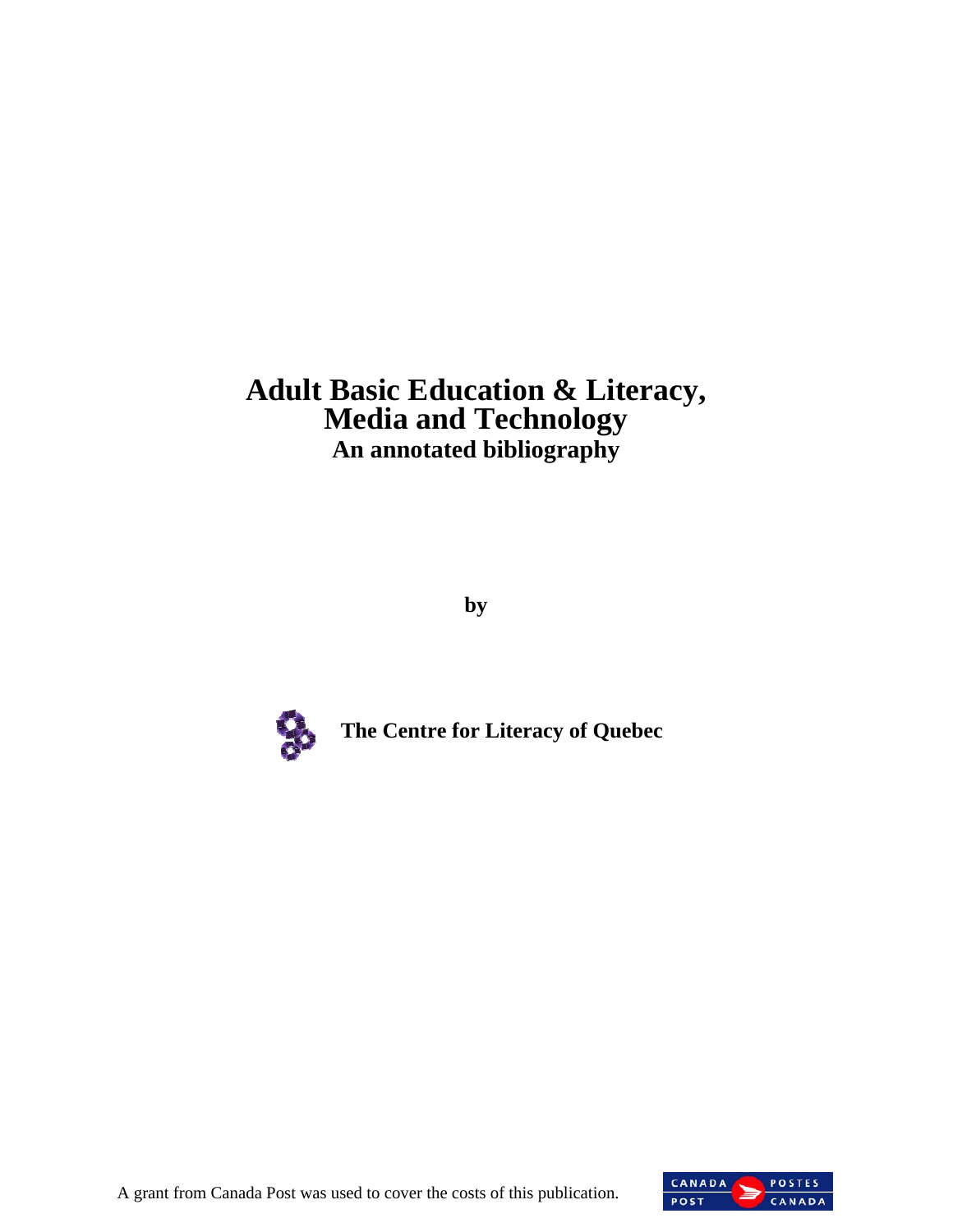© The Centre for Literacy of Quebec, 2005

ISBN: 0-9734295-8-5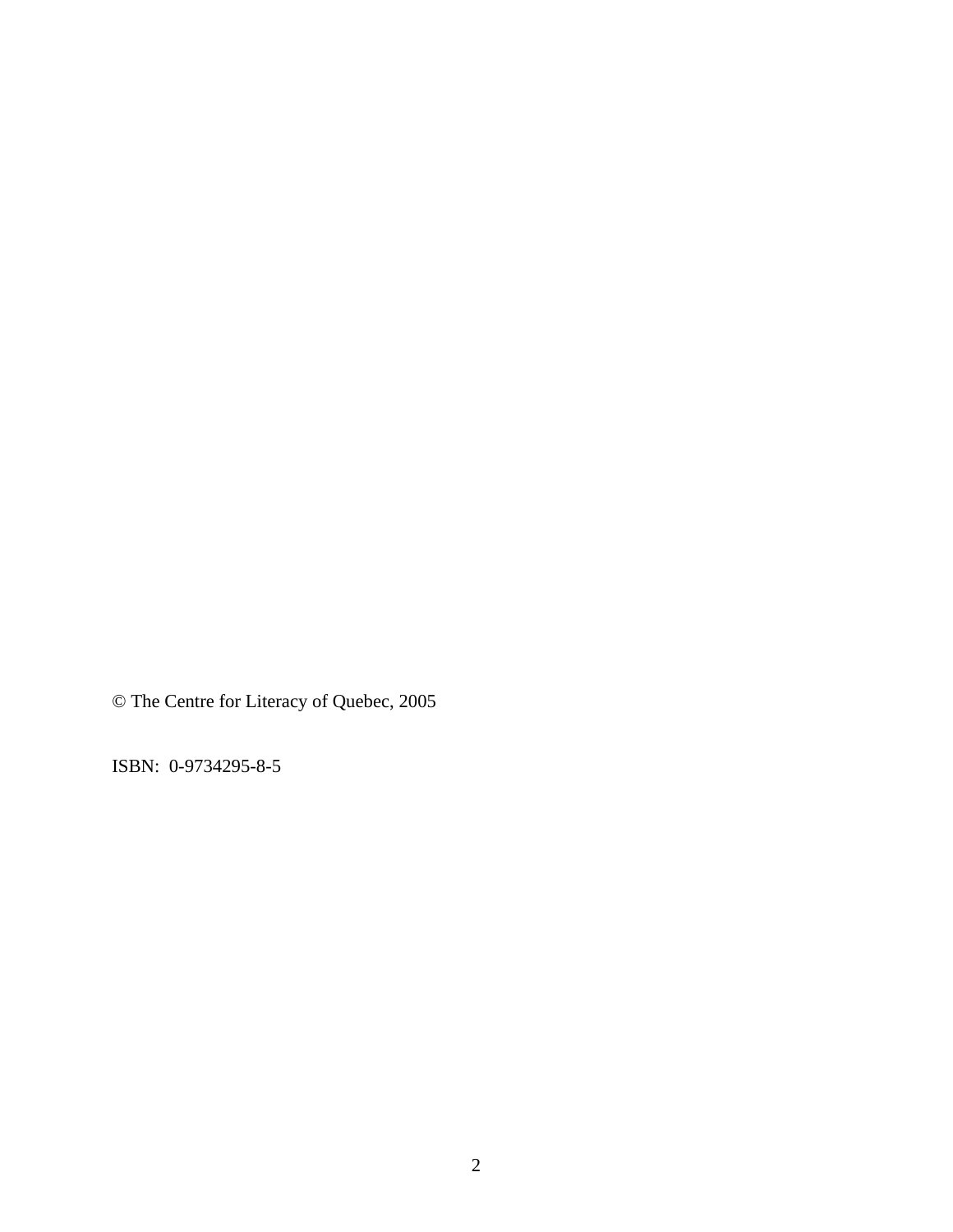# **SECTION 1: References** 5

| Australia             | 5      |
|-----------------------|--------|
| Canada                | $\tau$ |
| <b>International</b>  | 10     |
| <b>United Kingdom</b> | 10     |
| <b>United States</b>  | 15     |

# **SECTION 2: Web Sites 20**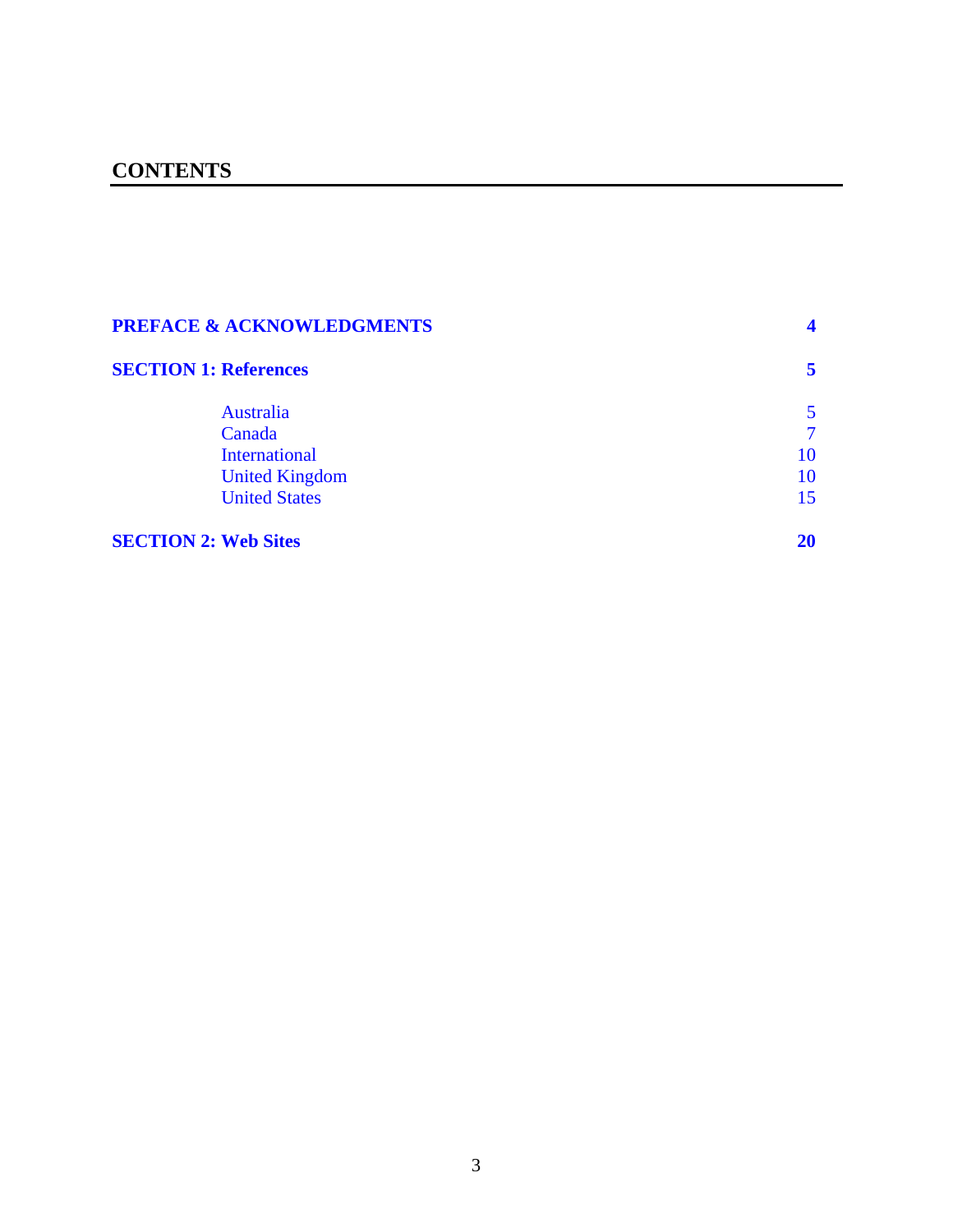# <span id="page-3-0"></span>**PREFACE**

This bibliography was compiled for The Centre for Literacy's 2005 Summer Institute: *Adult Basic Education & Literacy, Media and Technology*. The references and annotations point to relevant research, project, strategy and evaluation reports that describe and analyze the current and future influences of changing technologies on definitions of literacy, lifelong learning policy, and program-level practice in Canada and internationally. This list is far from exhaustive, but represents a core set of readings on the topic and offers a solid starting point for more in-depth research.

Research for this bibliography involved thorough searches of: the Education Resources Information Center (ERIC); the National Adult Literacy Database (NALD); the National Institute for Literacy (NIFL) *LINCS* database; the UNESCO Institute for Education Documentation Centre; The Centre for Literacy resource collection; and the web sites of numerous national/international agencies with a clear stake in literacy and lifelong learning. Further reference recommendations were contributed by members of the AlphaPlus Centre in Toronto.

Search words used across platforms included: adult education; access to computers; adult literacy; computer assisted instruction; computer assisted learning; computer literacy; computer uses in education; distance education; educational technology; information skills, information technology; mass media; outreach programs; technology education; technology integration; technology uses in education.

# **ACKNOWLEDGMENTS**

This bibliography was researched and prepared by Claire Elliott, librarian of The Centre for Literacy, and edited by fellow staff members. The annotations are abridged or edited versions of existing author or ERIC abstracts. When no abstract was available, one was written. The original source of all annotations is identified in square brackets.

Funding for the research and preparation of this bibliography was provided by the National Literacy Secretariat (NLS), Human Resources and Skills Development Canada (HRSDC).

The printing of this publication was funded by Canada Post.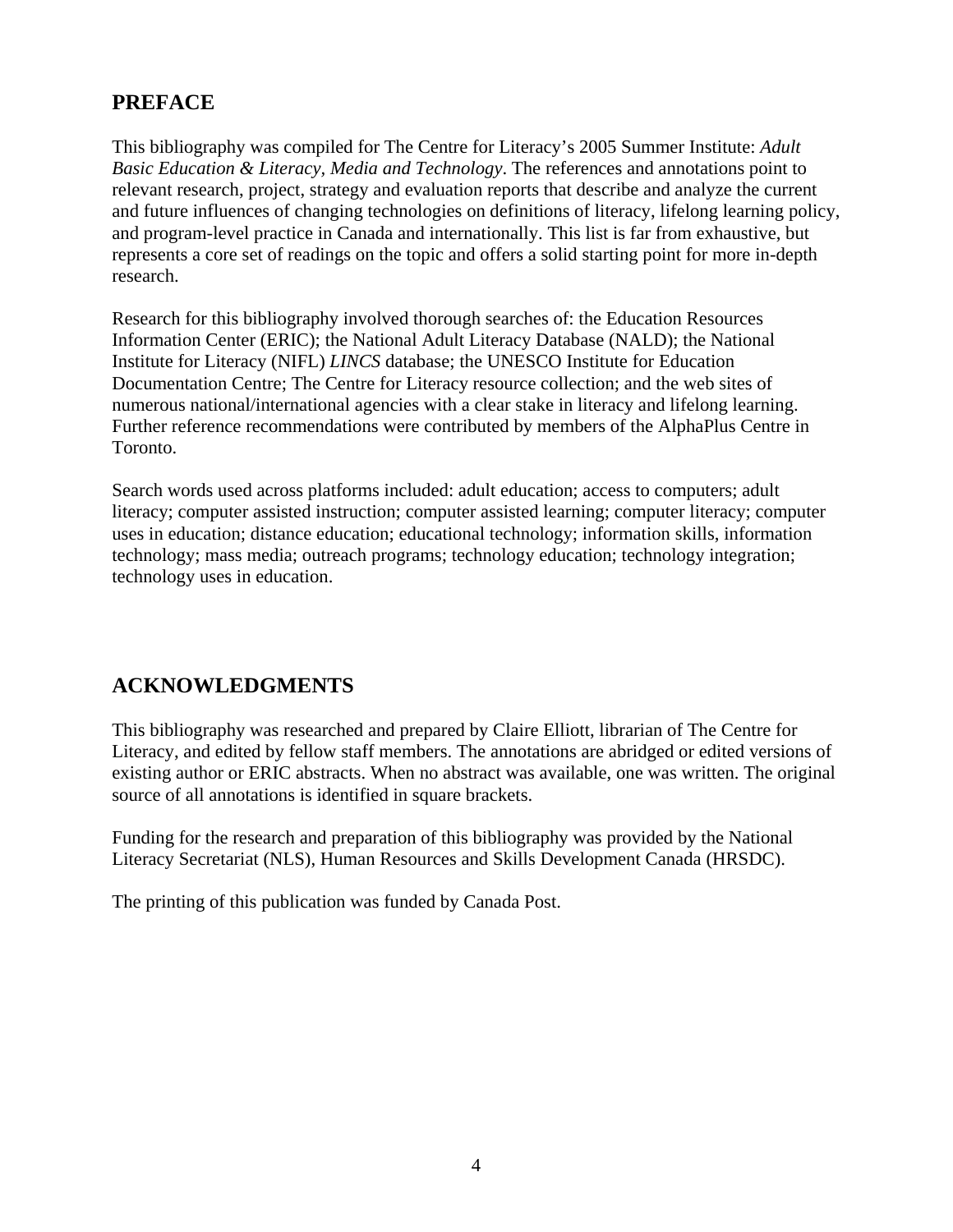# <span id="page-4-0"></span>**REFERENCES**

# *Australia*

# **Hagstorn, J. (2004).** *A real i opener: Use of the Internet by adults with low levels of literacy***. Melbourne, Vic.: CAE Press.**

Documents the outcomes and findings of an action research project that looked at how four different groups of adult literacy students used the Internet in their learning. Suggests that the use of the Internet in literacy education should be supported and encouraged for a range of reasons, perhaps the most important being that it provides both a medium to practice and develop literacy skills as well as a reason for doing so. Presents case studies and includes reports and analyses of both teacher and student actions, reactions, and outcomes , and frames it within a theoretical perspective. [AlphaPlus]

# **Hancock, J. (Ed.). (1999).** *Teaching literacy using information technology: A collection of articles from the Australian Literacy Educators' Association***. Newark, DE: International Reading Association. Retrieved June 12, 2005 from the ERIC database: [http://www.eric.ed.gov/contentdelivery/servlet/ERICServlet?accno=ED426415.](http://www.eric.ed.gov/contentdelivery/servlet/ERICServlet?accno=ED426415)**

Offers practical information for classroom teachers and teacher educators on effectively incorporating computer technology in the classroom. Focuses on the change associated with the growing presence in educational institutions of the new communication and information processing technologies, which is most significant for language and literacy educators. The book is dedicated to the theme of literacy and the new technologies, with all the articles focusing on exploring the intimate connections between language and literacy practices and the uses of digital media and telecommunication technologies in educational settings. [ERIC]

# **Luke, C. (1997).** *Technological literacy. Research into Practice Series No. 4***. Melbourne, Aus.: National Literacy and Languages Institute. Retrieved June 6, 2005 from the ERIC database:**

**[http://www.eric.ed.gov/contentdelivery/servlet/ERICServlet?accno=ED430087.](http://www.eric.ed.gov/contentdelivery/servlet/ERICServlet?accno=ED430087)** 

Examines issues of concern to adult literacy pracitioners in Australia, with respect to new information technologies and technological literacy. Topics include: innovation and dissemination (effects of different media on entertainment, education, workplace practice, and literacy); multiliteracies; technologies (their relationship to social activities/relations and "virtual" communities); the global village and the democratization of information; the spacetime compression of postmodern technological society; decreasing distinctions between the public sphere of work and the private sphere of home and household; hybrid textualities; body and identity (issues of anonymity, privacy, and security in cyberspace); and pedagogy. (47 references) [ERIC]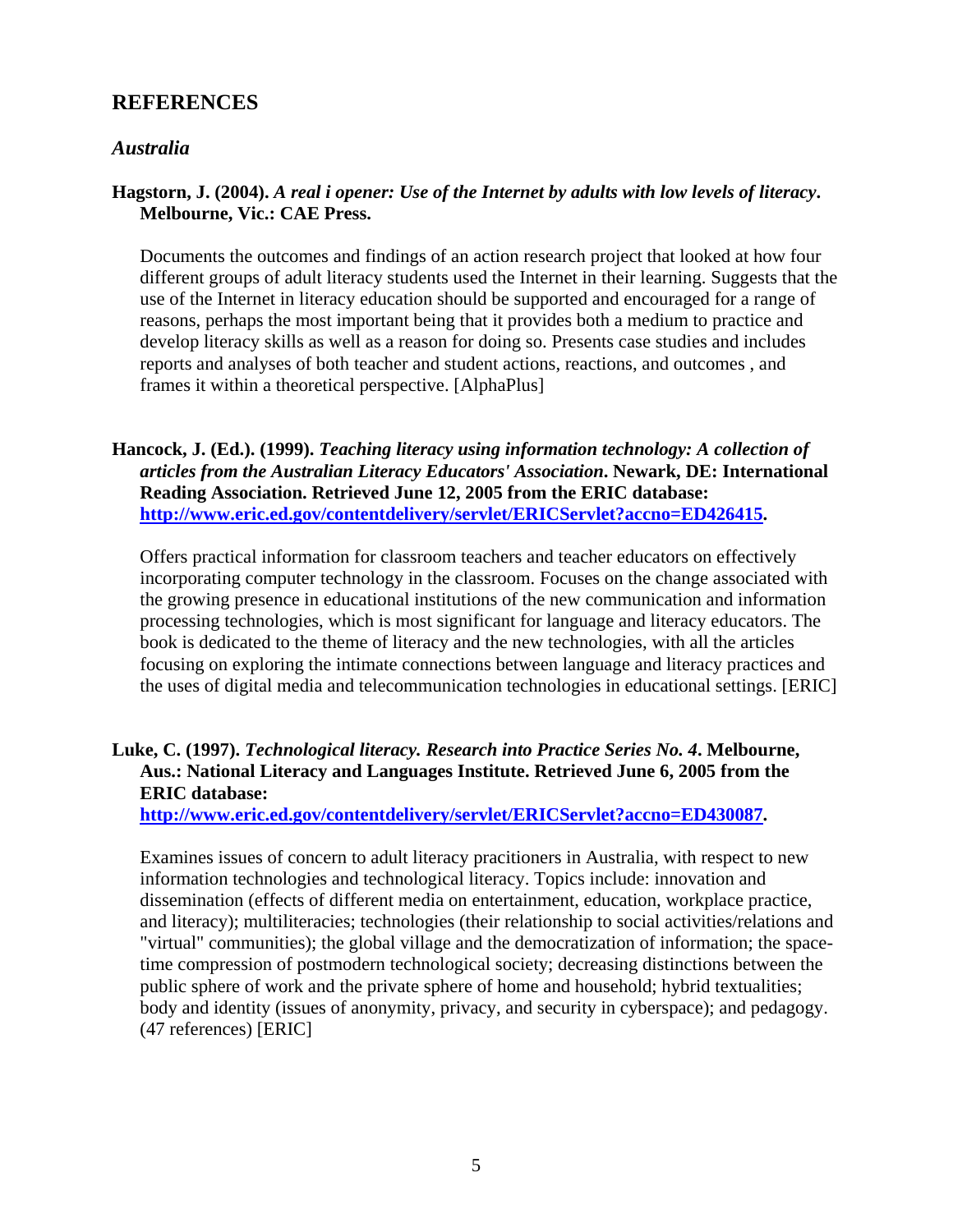**Millar, P. & Falk, I. (2000).** *Seniors online: Online literacy and learning by senior citizens in rural centres***. Launceston, Aus.: Adult Literacy and Numeracy Australian Research Consortium. Retrieved June 11, 2005 from the ERIC database: <http://www.eric.ed.gov/contentdelivery/servlet/ERICServlet?accno=ED457399>.** 

Reports the findings of a qualitative inquiry into the use of online technologies by older adults in rural Tasmania, Australia. Discusses key barriers to online access, including transportation costs, attitudinal factors, limited literacy, and lack of confidence. Documents positive outcomes, such as the extension of social practices, including literacy and numeracy practices. Supports the idea that online technology provides opportunities for seniors to improve their communication skills, become aware of their potential as learners, and engage in self-development. Promotes the importance of online access centers to the creation of social networks and capital. (36 references, and survey instrument) [ERIC]

### **Shore, Sue (Ed.). (1998).** *Literacy on the line: Australian Council for Adult Literacy conference proceedings, 21st, Adelaide, Australia, September 24-26, 1998***. Underdale, SA: University of South Australia. Retrieved June 11, 2005 from the ERIC database: [http://www.eric.ed.gov/contentdelivery/servlet/ERICServlet?accno=ED430143.](http://www.eric.ed.gov/contentdelivery/servlet/ERICServlet?accno=ED430143)**

Contains the following papers on technology use in adult literacy, delivered at the 21st annual conference of the Australian Council for Adult Literacy : "Interactive Learning- Enterprise Based Training into the New Millennium" (Babalis); "Computer Use in Adult Literacy in South Australia" (Bray); "Technological Tangles in Adult Literacy Education" (Harreveld); "Certificate I in Initial Adult Literacy and Numeracy Multimedia Student Resources" (McGlynn); "Presentation of a Model for On-Line Assessment and Moderation Using the Certificates in General Education for Adults and Incorporating the National Reporting System" (Soccio); "Students as Partners in Developing On-Line Teaching" (Lee et al.); "Using Email as a 'Backdoor' to Literacy" (Walker, Coflin). [ERIC]

# **Wilson, J. & Syed, J. (1998).** *Going on-line: A research report on the use of on-line technologies by adult literacy teachers and learners***. Brisbane, Aus.: Australian National Training Authority. Retrieved June 11, 2005 from the ERIC database: [http://www.eric.ed.gov/contentdelivery/servlet/ERICServlet?accno=ED426187.](http://www.eric.ed.gov/contentdelivery/servlet/ERICServlet?accno=ED426187)**

Describes the Literacy Learning through Technology project and explores how professionals in adult literacy and basic education (ALBE) in Victoria, Australia, developed their expertise with online technology and incorporated it into their programs. Presents data from surveys and follow-up interviews with 10 participants, and from visits to 9 sites in various stages of accessing online technology. Reports greater proficiency with online technology when participants have: free access to the Internet at work and at home; a technical support network; personal motivation, and clear purpose. Identifies factors affecting development of ALBE professionals, such as time and commitment to their own development and perceived benefits to learners. Recommends promotion of networking, increased technical support for teachers and students, and research into the impact of online technology on students. (26 references, 4 appendices) [ERIC]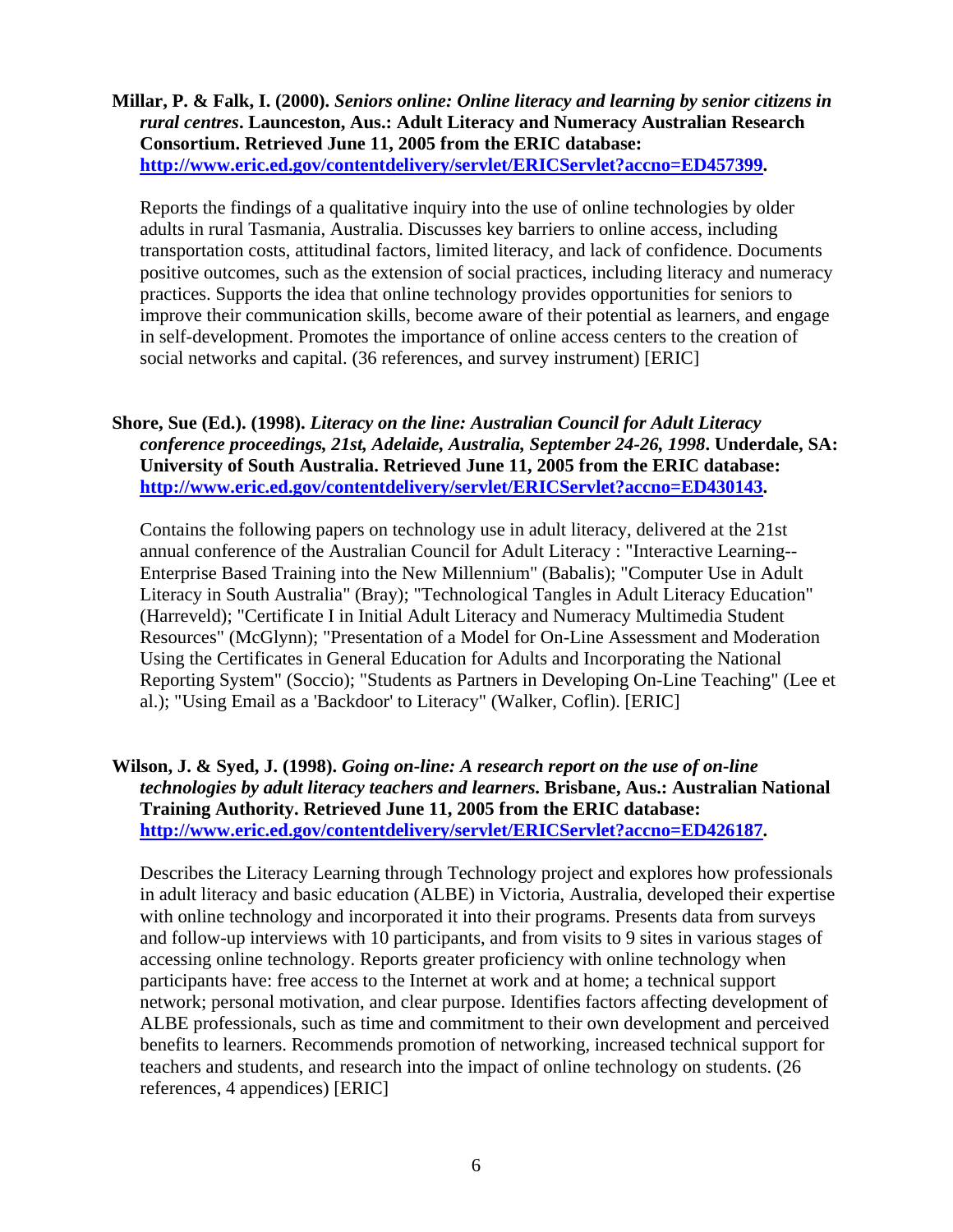# <span id="page-6-0"></span>*Canada*

**Artiss, P., Fitzpatrick, L., Hammett, R.F., Kong, X. & Noftle, E.A. (2001).** *Friendly neighborhood computers: Action research in adult literacy. A presentation to Conference on College Composition and Communication, Denver, Colorado, March 14-17, 2001***. St. John's, NF: Memorial University of Newfoundland. Retrieved June 6, 2005 from the ERIC database:** 

**[http://www.eric.ed.gov/contentdelivery/servlet/ERICServlet?accno=ED455399.](http://www.eric.ed.gov/contentdelivery/servlet/ERICServlet?accno=ED455399)** 

Contains five short papers that describe an interdisciplinary, community action research project in Newfoundland that sought to enhance and extend the traditional and technological literacy of adults. Participants included socioeconomically disadvantaged parents, women who had been out of the workforce for a considerable time, English-as-a-second-language learners, and learners who were self-declared illiterate or disabled. Papers present the views of participant learners, tutors, and co-directors of the project, and report successes in the form of higher computer and traditional literacy, increased self esteem, and greater connection to the community among participants. [ERIC]

**Bennett, G. (2003).** *Strangers in a strange land: Rural learners in distance education***. Unpublished masters thesis, St. Francis Xavier University, Antigonish, Nova Scotia. Retrieved June 16, 2005 from [http://members.shaw.ca/ironbenn/gina/Strangers-in-](http://members.shaw.ca/ironbenn/gina/Strangers-in-Strange-Land_thesisGB.pdf)[Strange-Land\\_thesisGB.pdf.](http://members.shaw.ca/ironbenn/gina/Strangers-in-Strange-Land_thesisGB.pdf)** 

Explores ways in which distance education is experienced by adult learners situated in rural communities. Analyzes transcripts of interviews with 11 distance learners, from a mountaineous region of British Columbia where economic transition has spurred adults to seek additional education or new skill development through distance education. Reports similar degrees of isolation and a pervasive sense of foreigness to the distance learning experience, despite considerable variation in participants' ages, levels of educational experience, and distance programme enrollment. Examines ways that a rural community context influences distance learners/learning, discusses implications for distance education practice, and offers recommendations with respect to program administration, curriculum planning, and learner support in non-metropolitan communities. [Author]

### **Beveridge, T. (2001).** *Technological literacy and the matrix: An instructors guide***. [Waterloo, ON]: Waterloo Catholic District School Board. Retrieved June 19, 2005 from the NALD web site:<http://www.nald.ca/CLR/teclitma/cover.htm>.**

Provides literacy and basic education practitioners with a practical guide to technological literacy learning activities and outcomes that correspond to the five skill levels defined in The Learning Outcomes Matrix (MTCU, 1998). Learning activity packages emerged from a project whose objectives were to: prepare learners for technological change in the workplace; develop a knowledge and skills assessment tool for instructors; field test the learning package in various settings with different age groups; provide recommendations for use of the activities; collaborate with literacy providers and stakeholders; and disseminate project tools and findings to the literacy field. (44 references, 19 web sites, and 3 appendices) [Intro]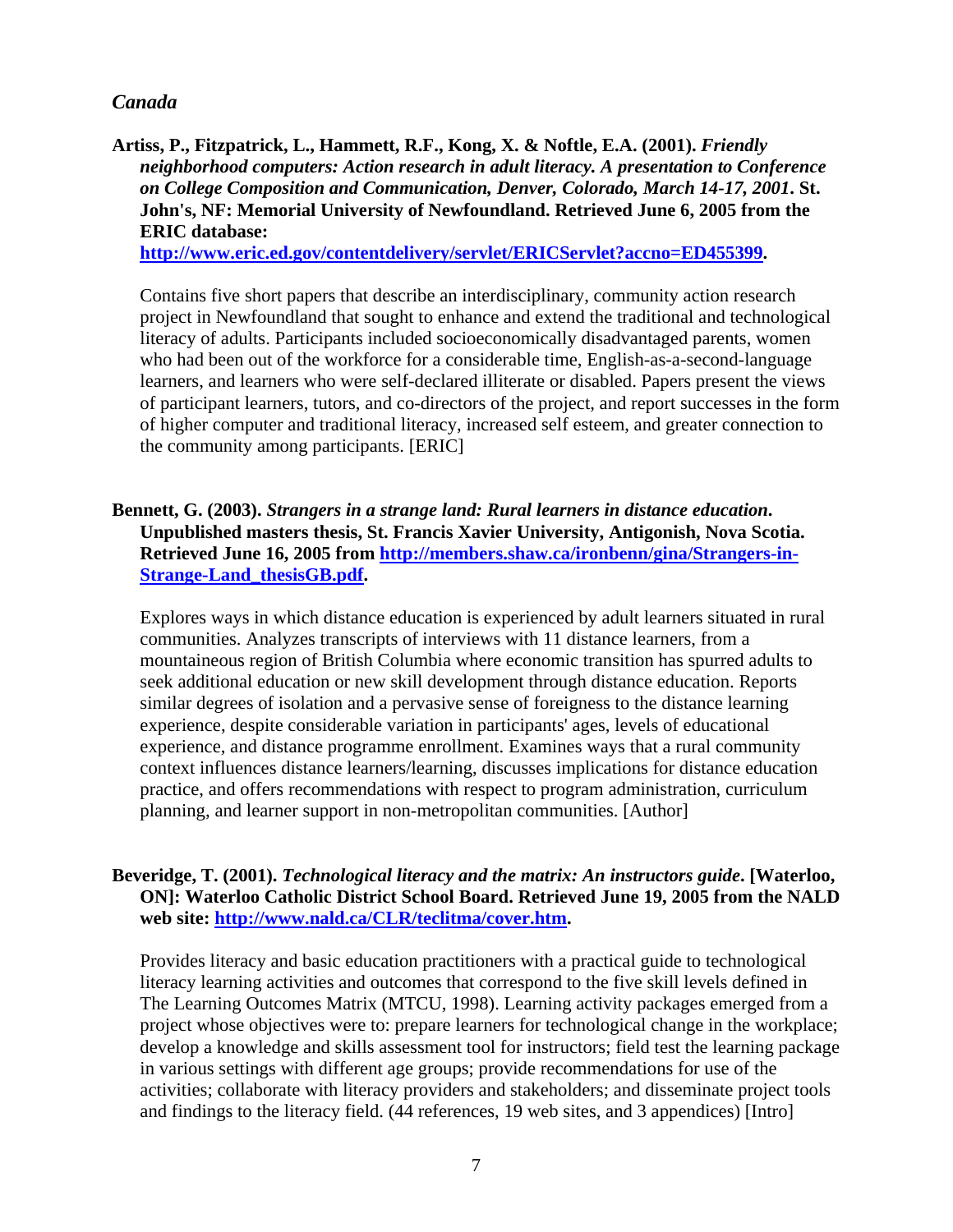# **Greenall, D. & Loizides, S. (2001).** *Aboriginal digital opportunities: Addressing Aboriginal learning needs through the use of learning technologies***. [Ottawa, ON]: Conference Board of Canada.**

Explores how web-based distance education, e-mail and self-directed learning software can promote the development of skills, create economic development opportunities, and enable Aboriginal peoples to participate in the knowledge economy. The report: examines the "whys" and "whats" of learning technologies; looks at specifics of learning technology implementation and application in Aboriginal communities, and provides an in-depth view of the issues/challenges and the steps being taken to address them. Outlines options and concrete strategies for investment, partnerships and other follow-up opportunities as identified by Aboriginal representatives; and contains a learning technology planning tool which is derived from "good practice" experiences. [Conference Board of Canada]

# **Herod, L. (2000).** *Integrating technology into Canadian adult literacy programs: The need for a curriculum deliberation process***. Retrieved June 5, 2005 from the NALD web site: [http://www.nald.ca/fulltext/herod/march/cover.htm.](http://www.nald.ca/fulltext/herod/march/cover.htm)**

Reviews the various practical, philosophical and educational issues/considerations attending the integration of technology into adult literacy programs. Discusses the nature, purpose and mechanics of curriculum deliberation processes, which aim to produce coherent - i.e., relevant, useful, and high-quality - curricula. Provides a rationale, defines the benefits, outlines a vision, and argues the need for a nationally-coordinated initiative to establish a curriculum deliberation process around technology in adult literacy. (23 references) [CE]

# **Karsenti, T. (2001). Literacy and information technologies at the dawn of the new millennium: New conception, new perspectives.** *Canadian Journal for the Study of Adult Education 15***(2), 37-60.**

Presents a new concept of literacy (l'alphabétisation) that integrates information and communications technolgoes. Reviews the literacy context in Canada and particularly in Quebec. Describes technological illiteracy as a social challenge and discusses the advantages of integrating technology: increased learning motivation and positive effects on reading, writing, numeracy, and technological literacy. (91 references) [ERIC]

#### **Kennell, T. (2004).** *Guide to blended learning***. Toronto, ON: Centre AlphaPlus Centre.**

Provides practitioners with a practical guide to using a blended approach to learning, and focuses on bringing the best resources, technology, and practices from the e-learning world into a literacy and basic education program setting. [AlphaPlus]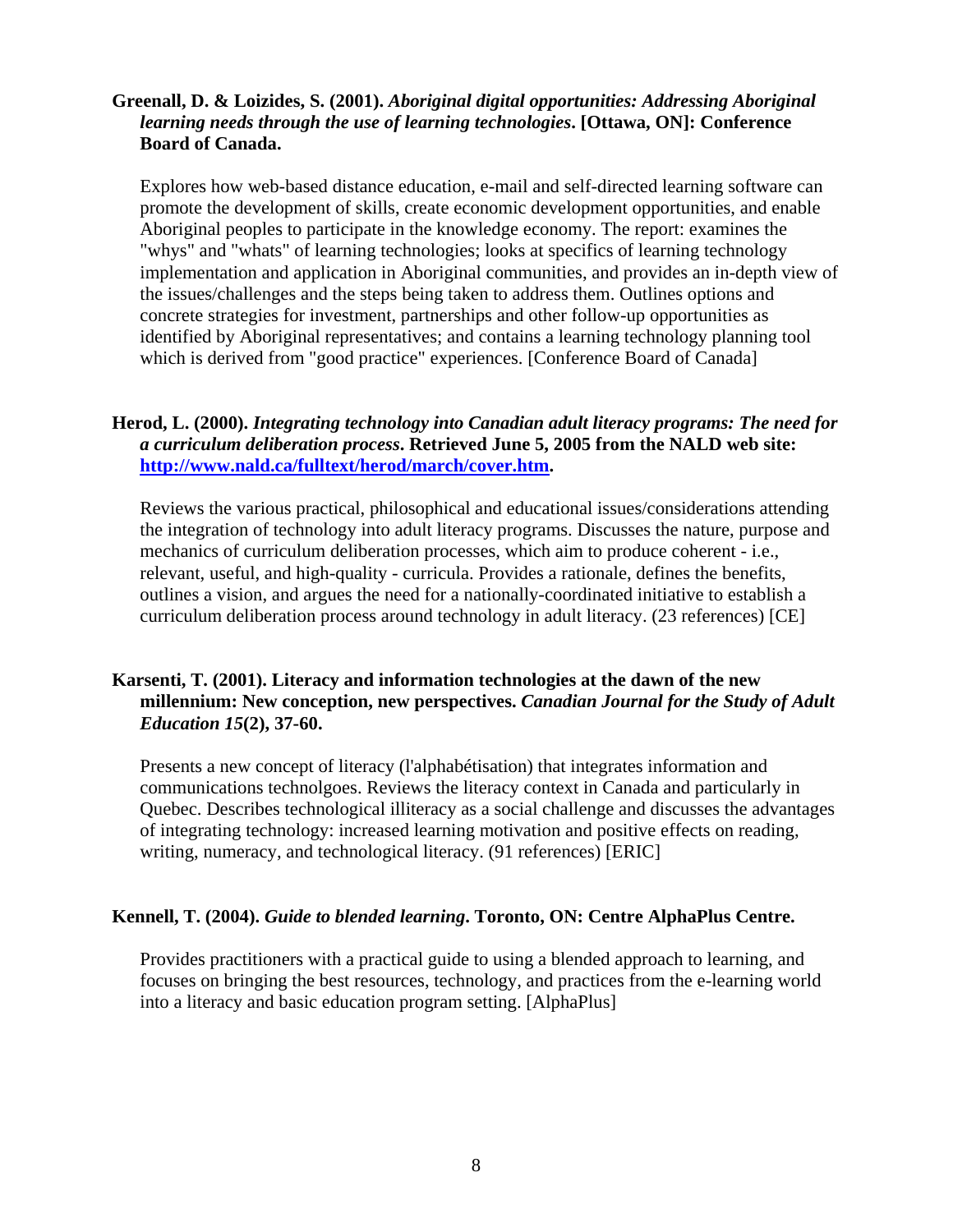# **Lock Kunz, J. & Tsoukalas, S. (2000).** *Riding the technology wave: Experiences of literacy students and teachers in Ontario***. Ottawa, ON: Canadian Council on Social Development.**

Presents the findings of a multi-part survey designed to determine: the extent of computer and internet use among literacy students and teachers; teacher and student responses to computer technologies; the usefulness of computers for reading, writing and math; and the perceived benefits and challenges of technology use in adult basic education. Identifies: various indicators affecting access; patterns and purposes of use; methods of learning about technology; and personal likes and dislikes. Calls for improved access, more appropriate software for learning, and greater, ongoing access to training. (12 references and 39 online resources) [CE]

# **Long, E., Kennell, T., Moriarty, M. & Sturm, M. (2003).** *What difference does it make? Literacy learner perspectives on Web-based learning with AlphaRoute***. Toronto, ON: Centre AlphaPlus Centre.**

Presents outcomes of a research study that assessed the effectiveness of on-line learning using AlphaRoute, from the literacy learner's perspective. Adult learners were asked if they thought that using AlphaRoute was helping them to build literacy and technology skills, and if they were able to apply these skills in their daily lives. Data was gathered through structured interviews with learners; and a follow-up survey with practitioners of participating programs was conducted to gain additional program information. [AlphaPlus]

# **McRae, D., Manahan, D. & Dewar, J. (1998).** *Community computer literacy: Three different approaches to increasing computer literacy in the community***. Houston, BC: Houston Link to Learning. Retrieved June 12, 2005 from the NALD web site: [http://www.nald.ca/fulltext/comlit/comclit.pdf.](http://www.nald.ca/fulltext/comlit/comclit.pdf)**

Provides detailed case studies of three separate but related computer outreach projects, that sought to increase the computer literacy of millworkers and other community members in Houston, BC. Descriptions of each project include sections on: the target group; set-up; staffing; participation; the literacy issues encountered; outcomes; project conclusions; and recommendations. [CE]

# **Tessier, A. (2000).** *The Computer Learning Evaluation Project (C.L.E.P.): Aspects and attitudes of adult literacy learners when learning on computer***. Winnipeg, MB: Prior Learning Assessment Centre.**

Presents findings of a study intended to gain understanding of how people learn on computers. Study participants (15 men and 36 women) completed a Learning Style Inventory (LSI) and answered two sets of questions: one set administered before viewing information on a website, and one set administered after, along with a questionnaire. Participants' actions/behaviours while on the web site were also recorded (e.g., thinking aloud, keyboard use, banter/asking questions). Findings suggest that learning on computer significantly increased students' knowledge about the topics under study. [Executive Summary]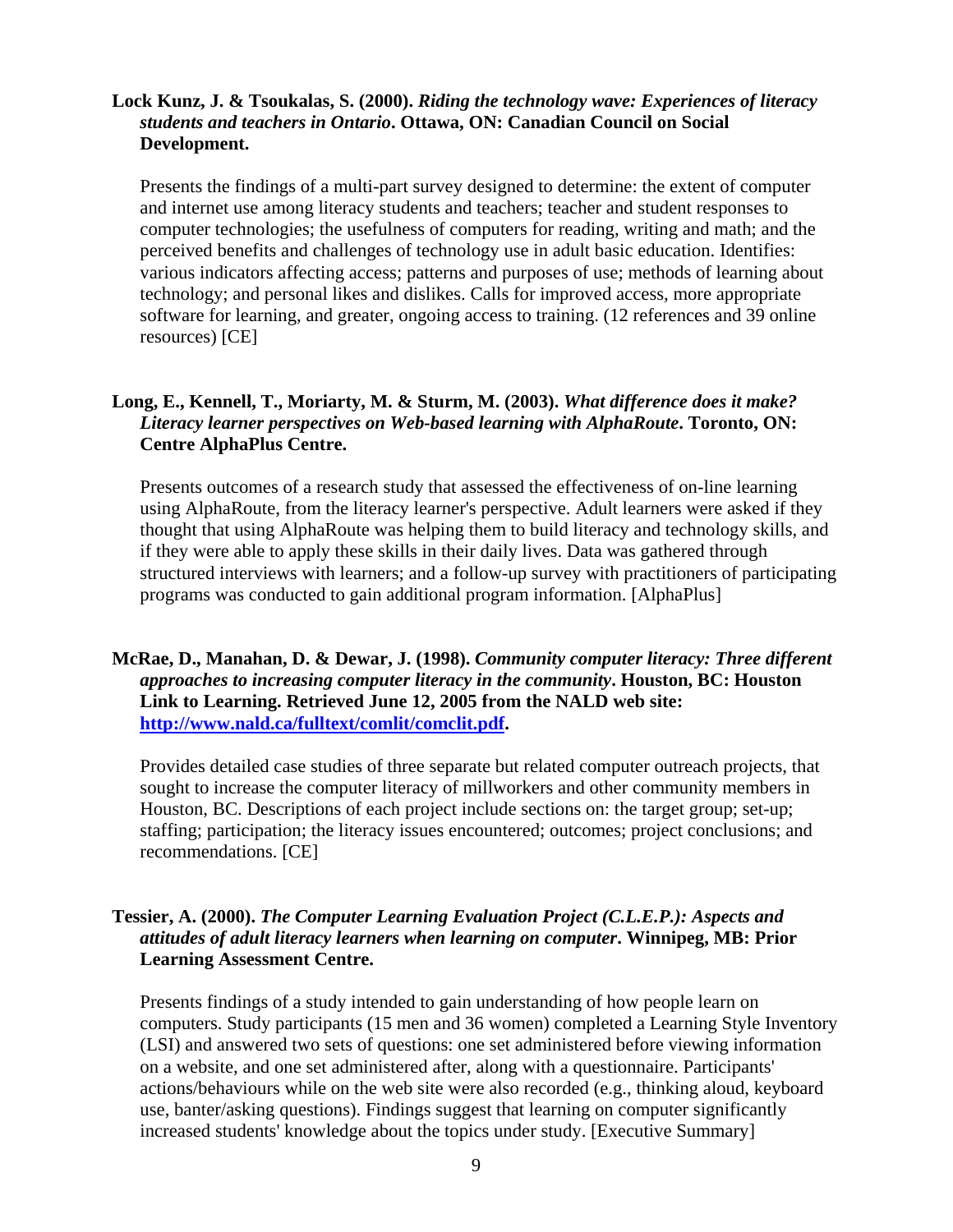### <span id="page-9-0"></span>*International*

# **Burge, E.J. & Haughey, M. (Eds.). (2001).** *Using learning technologies: International perspectives on practice***. London: RoutledgeFalmer.**

Contains 14 papers, by experienced learning technology practitioners, that explore issues and challenges surrounding the use of learning technologies for flexible, distance, and open learning. Topics under discussion include: technology issues and barriers faced in developing countries; public and institutional policy; developing course materials; identify issues in computer-mediated contexts; evaluating online learning and teaching; and gender. The final paper synthesizes themes and ideas from all the authors, providing a summary of guidelines for informed practice. [ERIC]

# **Wagner, D.A. & Kozma, R. (2003).** *New technologies for literacy and adult education: A global perspective***. Philadelphia, PA: International Literacy Institute, National Center on Adult Literacy. Retrieved June 15, 2005 from [http://www.literacy.org/products/wagner\\_kozma.pdf.](http://www.literacy.org/products/wagner_kozma.pdf)**

Offers readers a set of possible visions on the ways that technology can support the development of youth and adult literacy, and non-formal education in a global context, with an emphasis on developing countries and access for the poor. Reviews the current status, trends and problems associated with adult literacy, and examines the issues/challenges surrounding the use of technology to address these problems. Draws on material from a wide range of sources and regions to provide a deeper understanding of the connections between literacy and technology, in both industrialized and developing countries. Outlines implications and options for policy makers, and asserts the need to expand the role of new technologies in literacy development. [TECH 21]

# *United Kingdom*

**Abbott, C. (1998).** *Literacy and information and communication technology (ICT): A discussion paper. Working Papers on Literacy No. 4***. Montreal, QC: The Centre for Literacy of Quebec. Retrieved June 19, 2005 from [http://www.centreforliteracy.qc.ca/publications/Wp4/cover.htm.](http://www.centreforliteracy.qc.ca/publications/Wp4/cover.htm)** 

Outlines some of the major issues relating to information and communication technology (ICT) and literacy which until now have been treated as separate subjects. Argues for a convergence of the two disciplines and recommends that government agencies coordinate their visions, to avoid sending contradictory messages to teachers and students. The discussion focuses on the first three key stages of the literacy strategy (touching ages 5-14), but the issues are relevant to anyone working in adult basic skills both within and outside of the United Kingdom. (Includes a glossary of acronyms and terms & 15 references) [ERIC]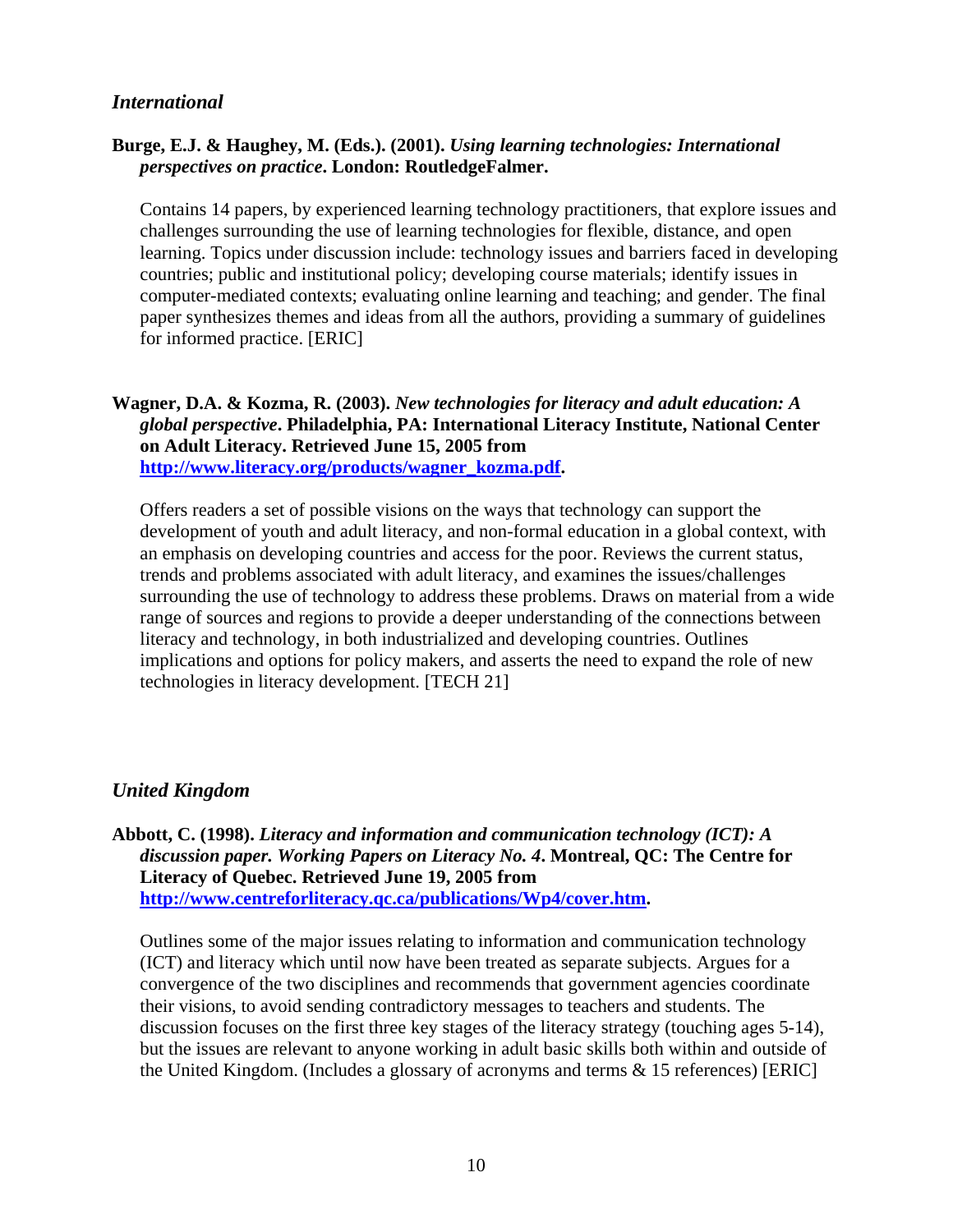#### **Attewell, J. & Savill-Smith, C. (Eds.). (2004).** *Learning with mobile devices: Research and development - a book of papers***. London: Learning and Skills Development Agency. Retrieved June 6, 2005 from [http://www.lsda.org.uk/files/pdf/1440.pdf.](http://www.lsda.org.uk/files/pdf/1440.pdf)**

Contains 27 papers based on presentations delivered at an international conference, MLEARN 2003, hosted by the Learning and Skills Development Agency (LSDA). Contributors are researchers, developers and practitioners, with an interest in the evolving field of mobile learning, who represent educational and commercial organizations in several different countries. Subjects of papers include: detailed findings of mobile learning projects; literature-based research efforts to identify and further develop mobile learning theory; and reports of works in progress, including research and the development of mobile learning materials and systems. (Each paper includes references) [Intro]

# **Atwere, D. & Bates, P. (2003).** *Interactive TV: A learning platform with potential***. London: Learning and Skills Development Agency. Retrieved June 6, 2005 from [http://www.lsda.org.uk/files/pdf/1443.pdf.](http://www.lsda.org.uk/files/pdf/1443.pdf)**

Provides perspectives on the potential role of interactive TV as an emerging new medium for the delivery of personalized learning opportunities for viewers. Aims to raise awareness of current and changing developments in interactive TV, and explore the appropriate place of this technology within an overall learning and e-learning strategy. Touches on policy considerations relating to issues of social inclusion, equality of access and bridging the gulf between those with access to new technologies and those without. (69 references) [Intro]

# **British Educational Communications and Technology Agency. (2005).** *Research into the use of ICT and e-learning for work-based learning in the skills sector: Final report***. Retrieved June 11, 2005 from**

**[http://www.becta.org.uk/page\\_documents/research/wbl\\_final\\_report.pdf.](http://www.becta.org.uk/page_documents/research/wbl_final_report.pdf)** 

Provides an overview and evaluation of the current context and future potential for the role of e-learning in work-based learning and skill development, based on the findings of an extensive literature review, interviews with key stakeholders and providers of work-based elearning, and 5 in-depth case studies of existing work-based projects. Identifies both the challenges to implementation (e.g., a lack of awareness, knowledge and implementation skills on the part of employers) and trends in successful implementation (e.g. provision of tutor support, blended learning and improved technologies). Issues emerging for consideration in future project phases, include: the role of public policy; relating learning needs to business needs; access barriers; employer skills, knowledge and capacity for elearning. [CE]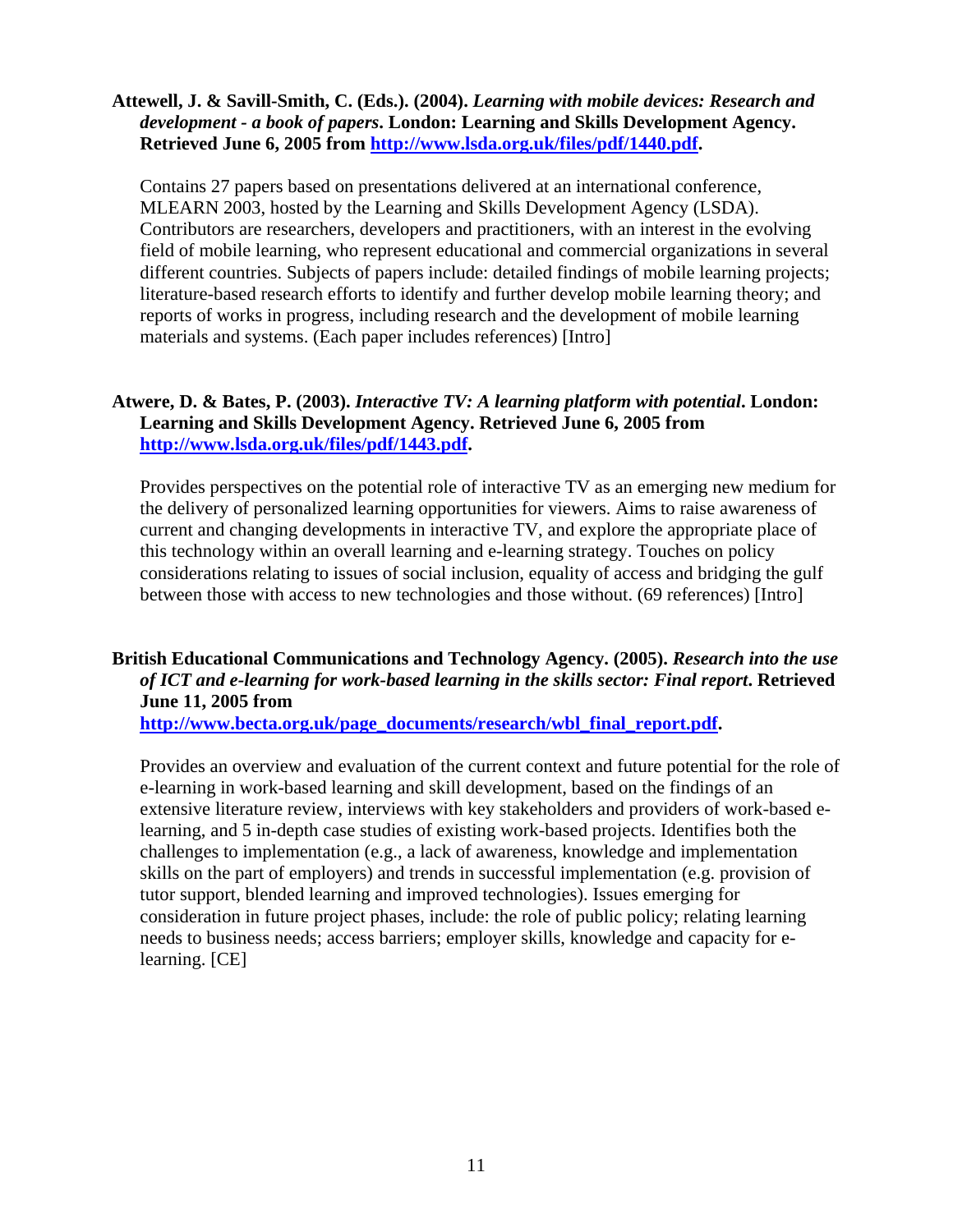#### **Clarke, A. (2002).** *Online learning and social exclusion***. Leicester, UK: National Institute of Adult and Continuing Education.**

Examines the potential of online learning to overcome barriers of place, pace and time, faced by socially and economically disadvantaged adults. Identifies issues that must be addressed when establishing online learning programs, and highlights persistent gaps in understanding, regarding how to realize their full potential. Among the issues are: learner needs and characteristics; forms of support; collaborative learning; materials design; learning strategies; instructional models; moderation and facilitation; location of access; costs and benefits; and retention. Social issues relate to: excluded communities; Internet access and use; learner attitudes; informal learning; digital democracy; access to knowledge; barriers to online learning; and relevance to families, communities, learners, and organizations. Asserts that developments must be accompanied by evaluation and dissemination to ensure practitioner access to the latest information. (97 references) [ERIC]

# **Frank, F. (2001). Empowering literacy learners and teachers: The challenge of information and communication technology (ICT). In J. Crowther, M. Hamilton & L. Tett (Eds.),**  *Powerful literacies* **(pp. 144-54), Leicester, UK: National Institute of Adult and Continuing Education.**

Explores five themes emerging from interviews with four basic skills learners participating in an employer-sponsored, weekend course on 'computing for the terrified'. Discussion themes revolve around issues of power with respect to: access to learning; public policy and workplace provision; the tutor-student relationship; tutor knowledge and training in ICT; and different conceptions of the links between literacy and technology. Stresses the need to see literacy students as whole people, and to understand the complex role that literacy and technology play in lives which are largely structured by relations of inequality. (13 references) [CE]

# **Gorard, S., Selwyn, N. & Madden, L. (2003). Logged on to learning? Assessing the impact of technology on participation in lifelong learning.** *International Journal of Lifelong Education 22***(3), 281-296.**

Relates that an analysis of British survey data on 5,885 adults showed that 42% of them reported learning participation in the last 3 years, while 36% reported none since leaving school. Survey findings indicate that access to information/communications technology is associated with age, class, and educational attainment; but that the availability of technology instruction did not, of itself, increase participation rates among individuals already inclined not to participate. (35 references) [ERIC]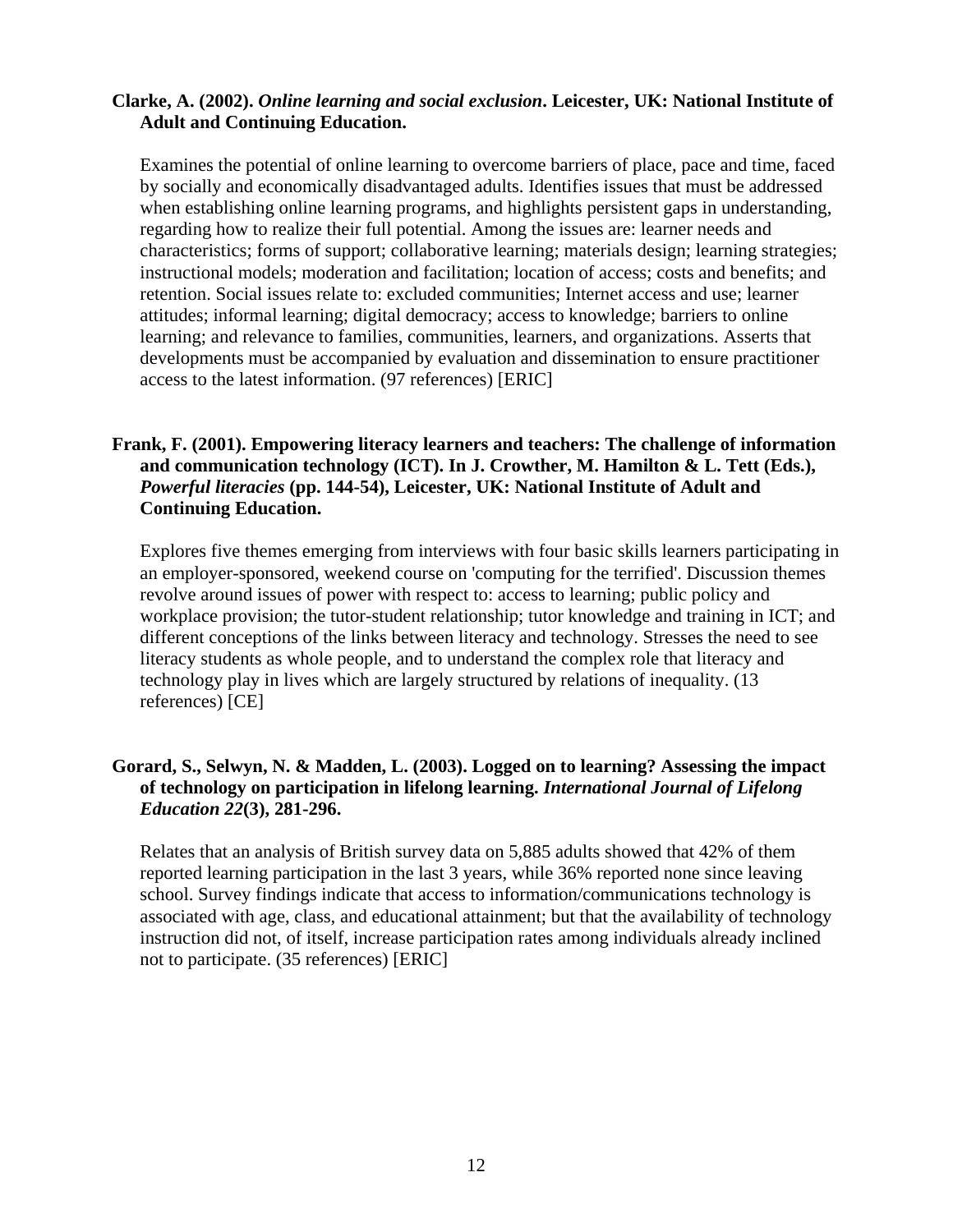# **Learning and Skills Council. (2002).** *Report of the LSC's Distributed and Electronic Learning Group***. Retrieved June 6, 2005 from**

**[http://www.lsc.gov.uk/National/Documents/SubjectListing/LearningCultures/Distribute](http://www.lsc.gov.uk/National/Documents/SubjectListing/LearningCultures/DistributedandElectronicLearning/default.htm)  dandElectronicLearning/default.htm.** 

Assesses the implications, challenges and opportunities posed by the growing use of information and communications technologies (ICT) in society, and the related expansion of e-learning. Declares that the LSC should take a leadership role in influencing and shaping developments in e-learning, in a manner consistent with the aims and strategic targets of the Department for Education and Skills (DfES), the Post-16 E-learning Task Force, and the LSC itself. Delivers specific recommendations for action with regard to: vision and strategy; learners; provision; management of learning; support for learners; quality, assessment and accreditation; and funding. (7 appendices) [CE]

# **Mellar, H. , Kambouri, M., Sanderson, M. & Pavlou, V. (2004).** *ICT and adult literacy, numeracy and ESOL***. London, UK: National Research and Development Centre for Adult Literacy and Numeracy. Retrieved June 19, 2005 from [http://www.nrdc.org.uk/uploads/documents/doc\\_258.pdf.](http://www.nrdc.org.uk/uploads/documents/doc_258.pdf)**

Presents the findings of a detailed, observational, classroom-based research study that was undertaken to: collect, review and analyse existing practice; examine how the use of ICT impacts on the teaching and learning of basic skills in the classroom; and identify the factors involved in effective teaching with ICT in the areas of adult literacy, numeracy and ESOL. Identifies issues and trends around: patterms of use; levels of integration; styles of teaching; teaching with ICT; the teaching of ICT skills; and student learning styles. Provides detailed recommendations for practice, policy, and further research to guide and inform follow-up demonstration projects. (16 references, 3 appendices) [CE]

### **Mitchell, A. & Savill-Smith, C. (2004).** *The use of computer and video games for learning: A review of the literature***. London: Learning and Skills Development Agency. Retrieved June 6, 2005 from [http://www.lsda.org.uk/files/pdf/1529.pdf.](http://www.lsda.org.uk/files/pdf/1529.pdf)**

Provides a review of available literature on the uses of computer and video games for learning. Examines the impact of computer game use on the health, social and academic functioning of young people, and explores reasons for using games in learning. Describes ways that video and computer games have been used in clinical practice and research, reading and maths, and participative learning. Presents specific examples of use in different settings, and discusses young people's experiences and preferences. Outlines recommendations for the planning and design of 'edugames', and suggests areas for further research. (149 references) [CE]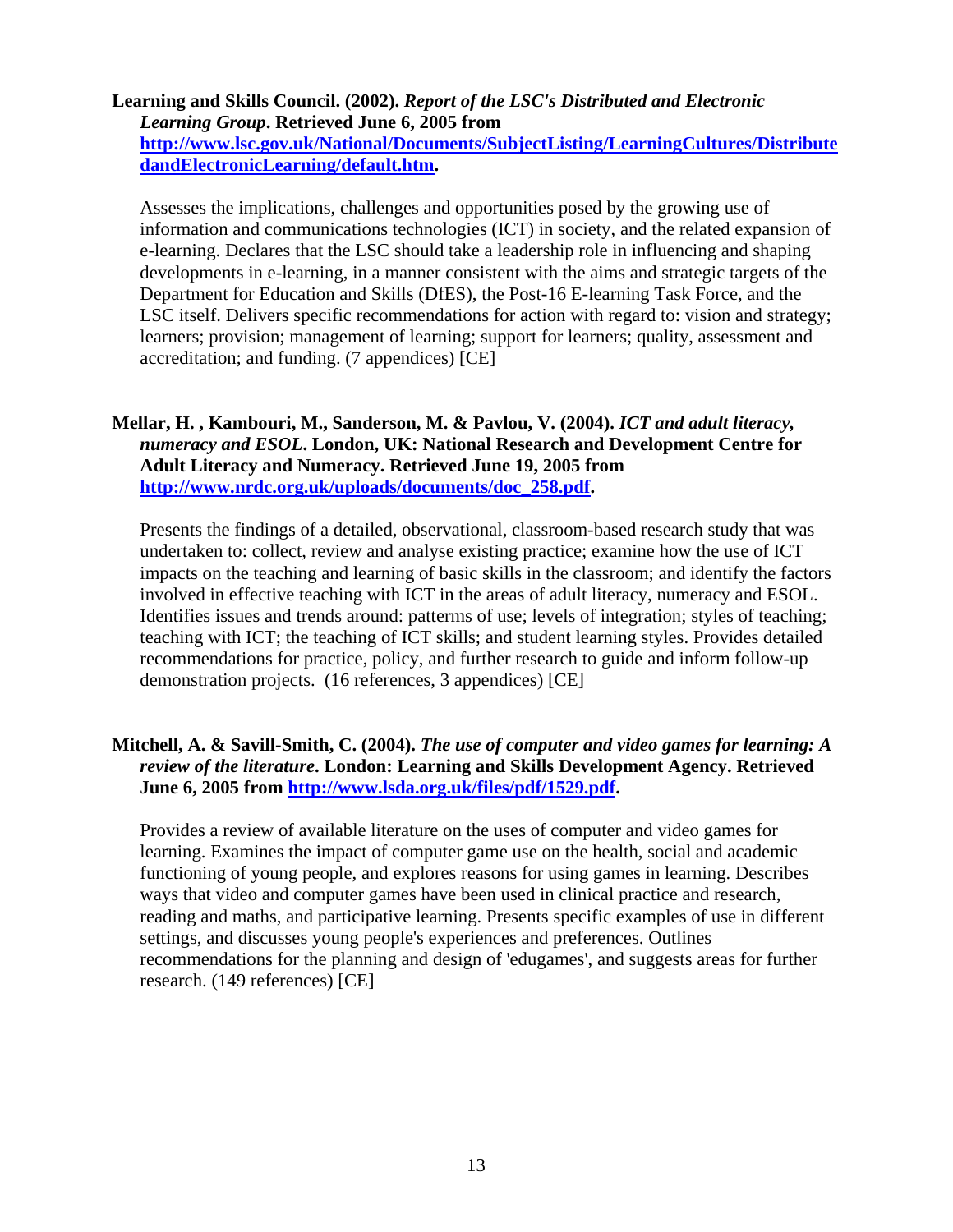# **National Learning Network. (2003).** *Adult and community learning information and learning technology strategy***. Retrieved June 6, 2005 from**

**[http://www.lsc.gov.uk/National/Documents/SubjectListing/LearningCultures/Distribute](http://www.lsc.gov.uk/National/Documents/SubjectListing/LearningCultures/DistributedandElectronicLearning/default.htm)  dandElectronicLearning/default.htm.** 

Presents the National Learning Network's strategy to support the integration of information and learning technologies (ILT) in the adult and community learning (ACL) sector. Offers an overview of ACL, highlighting the challenges posed by the wide diversity among settings and services. Provides detailed recommendations in the areas of: infrastructure; content and learning materials; staff development; information and advice; equal access to ICT; the NLN; partnerships and relationships; funding; implementation management; dissemination of information. (2 appendices) [CE]

# **National Research and Development Centre for Adult Literacy and Numeracy. (2003).**  *Using laptop computers to develop basic skills: A handbook for practitioners***. Retrieved June 19, 2005 fro[m http://www.nrdc.org.uk/uploads/documents/doc\\_2838.pdf.](http://www.nrdc.org.uk/uploads/documents/doc_2838.pdf)**

Provides basic skills practitioners with a thorough overview of identified benefits and best practices with respect to ICT and laptop use in basic literacy, numeracy and ESOL teaching. Describes key findings of the Laptop Initiative Evaluation, and explains how they can be combined with the Skills for Life and Access for All strategies to enhance the delivery, teaching and learning of basic skills, with attention given to funding, planning, assessment, teacher training, accreditation and qualifications. Offers practical advice on the use of laptops for basic skills, and guidance on choosing, using and developing materials for use with embedded ICT. (17 references, 4 appendices) [Intro]

# **Savill-Smith, C. & Kent, P. (2003).** *The use of palmtop computers for learning: A review of the literature***. London: Learning and Skills Development Agency. Retrieved June 6, 2005 from [http://www.lsda.org.uk/files/pdf/1477.pdf.](http://www.lsda.org.uk/files/pdf/1477.pdf)**

Provides a summary of available literature on the use of palmtop computers for learning. Offers a rationale for palmtop learning, citing cost benefits, opportunities for ubiquitous, independent and/or collaborative learning, higher information literacy, and the technology's game-like appeal. Reviews young adults' experiences learning with palmtops, and discusses potential benefits for literacy, numeracy, social development and students with special needs. Presents specific examples of palmtop use in varying contexts, and examines issues related to the planning and design of palmtop-supported learning. (71 references) [CE]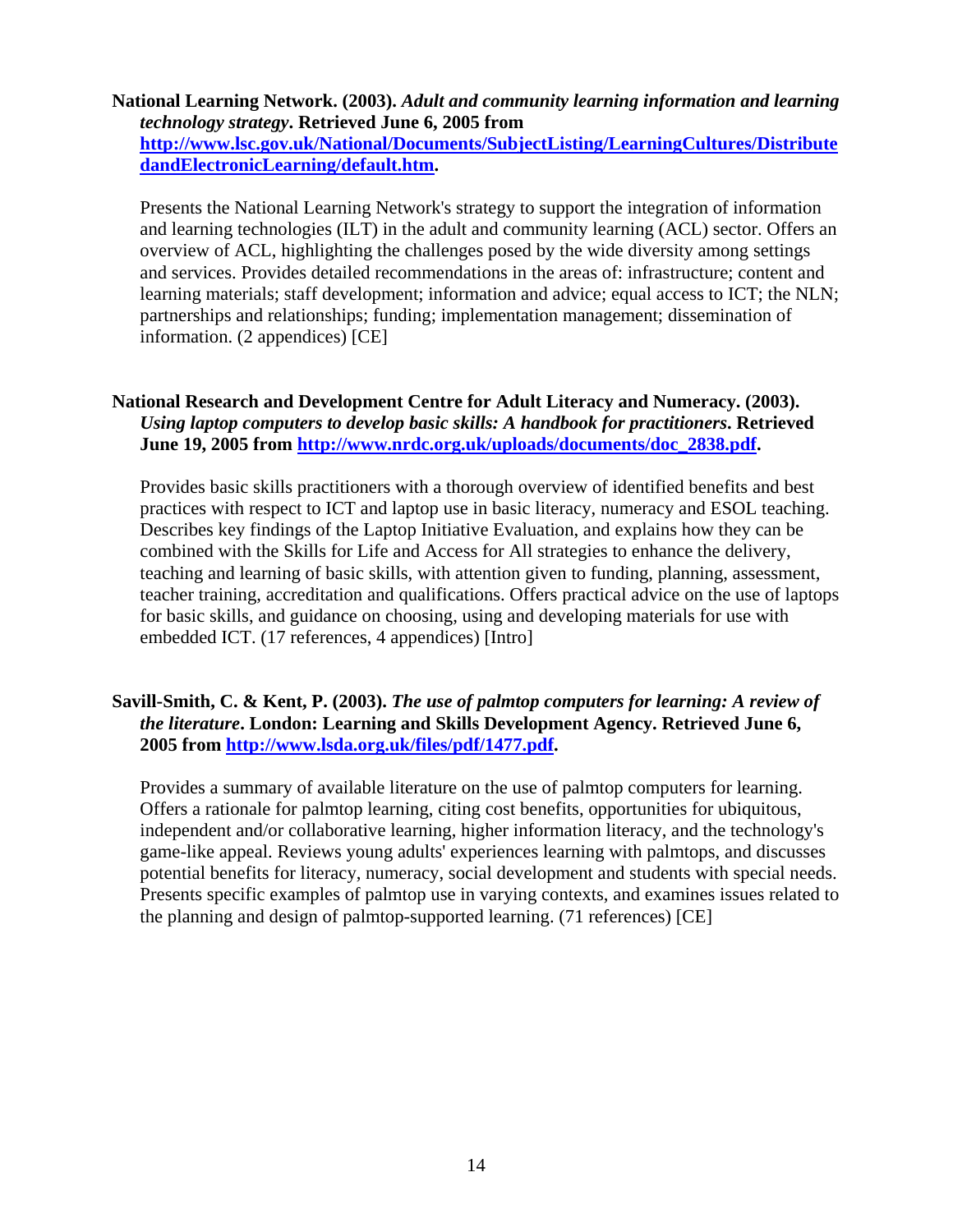#### <span id="page-14-0"></span>**Selwyn, N., Gorard, S. & Williams, S. (2002). "We are guinea pigs really": Examining the realities of ICT-based adult learning.** *Studies in the Education of Adults 34***(1), 23-41.**

Identifies barriers to widening participation through information-communications technology (ICT), using the concept of learning trajectories to interpret statements made during interviews with 36 adult learners in ICT supported settings. Finds that, in addition to technical shortcomings, social, economic, cultural, and political issues play a role in hindering participation, along with a lack of innovative instruction and low human contact. (33 references) [ERIC]

# *United States*

# **Askov, E.N., Johnston, J., Petty, L.I. & Young, S.J. (2003).** *Expanding access to adult literacy with online distance education***. Cambridge, MA: National Center for the Study of Adult Learning and Literacy. Retrieved June 6, 2005 from [http://www.ncsall.net/fileadmin/resources/research/op\\_askov.pdf.](http://www.ncsall.net/fileadmin/resources/research/op_askov.pdf)**

Examines various benefits, challenges, and methods of expanding access to adult literacy with online distance education (ODE). Provides a rationale for ODE systems in higher education, business training, and adult basic education; and describes state-level efforts to try ODE with adult learners, highlighting the role of Project IDEAL in coordinating initiatives. Discusses the challenges of using the Internet in adult education, citing field tests of LiteracyLink, and further lessons from a Pennsylvania experiment to build system capacity for ODE. A comparative overview of Australia's long experience with ODE is provided. Concludes with a summary of issues related to implementation, touching on planning, models of teaching and learning, research, evaluation, professional and policy development. (64 references, and 3 appendices) [ERIC]

### **Berger, J.I. (2001). Effectiveness of computers in ALBE classrooms: An analytical review of the literature.** *Adult Basic Education 11***(3), 162-183.**

Reviews 23 studies on the effectiveness of computers in adult literacy and basic education, and indicates that just under half found statistically significant improvements in reading scores. Finds that many studies evidenced design flaws, lacked clear descriptions of the research, or were hampered by classroom-related difficulties. (31 references) [ERIC]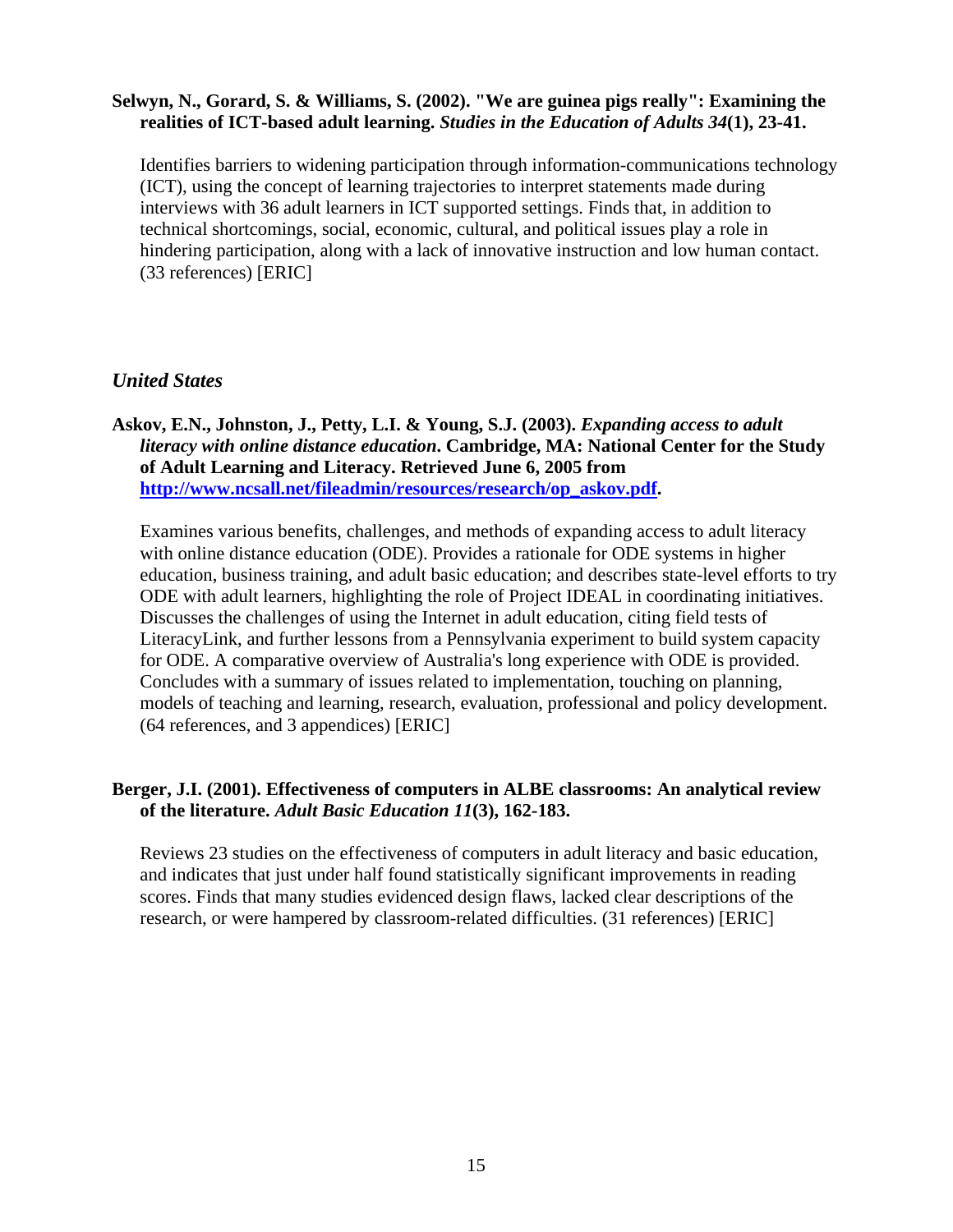#### **Carter, J. & Tizel, J. (2003).** *Technology in today's ABE classroom: A look at the technology practices and preferences of adult basic education teachers***. Boston, MA: World Education. Retrieved June 15, 2005 from [http://hub1.worlded.org/weitechreport.pdf.](http://hub1.worlded.org/weitechreport.pdf)**

Presents the findings of two interrelated surveys designed, by World Education, to obtain a broader understanding of technology use in adult literacy, and to help inform its own continuous support efforts. Statistical figures provide detailed information about teachers': self-assessed technology skills; use of technology in instruction/assessment; training needs and wants; technology use for professional development; preferred models/methods of professional development; views on tech support; and their level of engagement in institutional technology planning. Findings are based on responses from 129 programs (30% of target) and 482 teacher surveys, distributed in 11 states in the northeastern US. [CE]

**Dillon-Marable, E. (2004).** *Conceptualization, measurement, and prediction of computer technology integration in adult basic skills education***. Doctoral thesis, University of Georgia. Retrieved June 16, 2005 from [http://graduate.gradsch.uga.edu/etdarchive/spring2004/dillon](http://graduate.gradsch.uga.edu/etdarchive/spring2004/dillon-marable_elizabeth_200405_phd.pdf)marable\_elizabeth\_200405\_phd.pdf.** 

Describes the methods and outcomes of a doctoral study that surveyed Adult Basic Skills Education (ABSE) instructors, in an effort to understand and predict computer technology integration in ABSE classroooms, based on teachers' perceptions of the relative advantage and compatibility of using computer technology for ABSE instruction, and the perceived quality of their technology resources. Finds that instructors' perceptions of compatibility i.e., their beliefs about pedagogy, how adults learn, and how well they believe computers align with those beliefs - are the most reliable predictor of technology integration in the classroom. (54 references and 13 appendices) [Author]

# **Ginsburg, L. (2004).** *Adult literacy practitioners' readiness to use technology in the classroom: A five state survey in 2002-2003. NCAL Policy Report***. Philadelphia, PA: National Center on Adult Literacy. Retrieved June 15, 2005 from [http://www.literacy.org/products/T21SurveyRpt-jcs14-feb13.pdf.](http://www.literacy.org/products/T21SurveyRpt-jcs14-feb13.pdf)**

Analyzes the results of a technology survey conducted in Michigan, Ohio, Indiana, Pennsylvania, and Florida. Survey questions addressed four issues: 1) how much and what kind of access is available for teachers and learners: 2) what are the levels of comfort with technology among teachers, and of commitment to instructional technology within programs; 3) how familiar are teachers/administrators with the use of various types of computer technology products; and 4) how interested are teachers/administrators in learning more about using various instructional technology products? (16 references) [TECH21]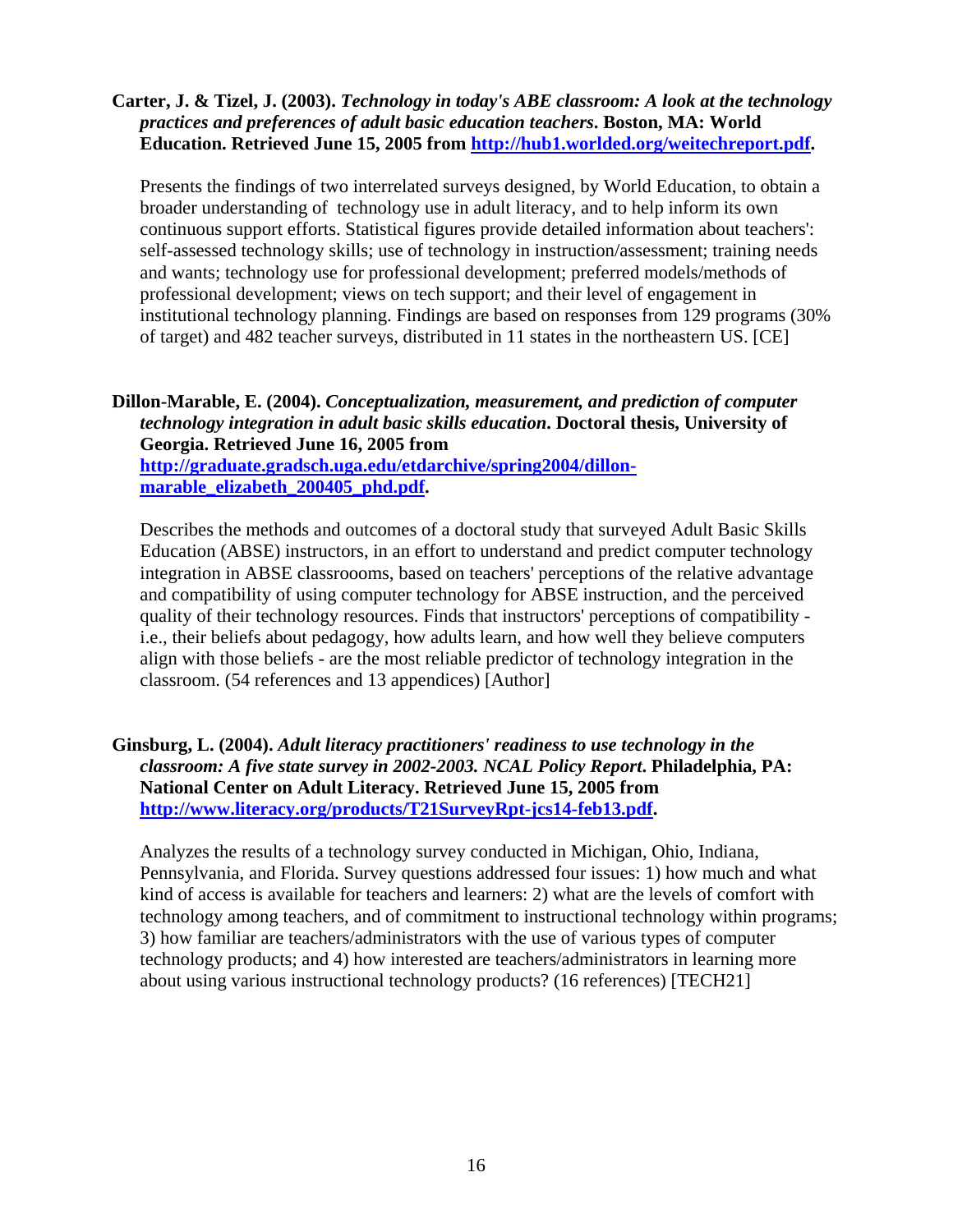# **McCain, M. (2002).** *Leapfrogging over the status quo: E-learning and the challenge of adult literacy***. Boston, MA: Jobs for the Future. Retrieved June 5, 2005, from the ERIC database:**

**<http://www.eric.ed.gov/contentdelivery/servlet/ERICServlet?accno=ED475697>.** 

Explores e-learning's potential to respond to the challenges of adult literacy, based on a review of research, and input from program managers, developers, and funders. Reviews existing e-learning products, programs and resources for adult literacy, and examines challenges to increased use of technology in programs. Recommended strategies for overcoming challenges include: stimulate demand for e-learning products by aggregating markets (e.g., workforce development systems) and raising awareness of benefits among target users (low-skilled workers); leverage public policy and the federal role in program development; provide funding and incentives to conduct action research and demonstration projects; create subsidies for learners; and build institutional capacity to deliver e-learning services. (20 references) [ERIC]

# **Merrifield, J., Bingman, M.B., Hemphill, D. & deMarrais, K.P.B. (1997).** *Life at the margins: Literacy, language, and technology in everyday life***. New York, NY: Teachers College Press.**

Offers a new and richer understanding of literacy and illiteracy, based on the detailed life stories and experiences of 12 adults living in the United States (6 in Appalachia, and 6 in California). Opens with a broad discussion of traditional and emerging new conceptions of literacy, citing prior research on: literacy for everyday activities; job-related literacy; and problem-solving in daily life. Contains in-depth profiles of the 12 study participants, as well as region-specific ethnographic research summaries. Concludes with a detailed synthesis of: common themes with respect to everyday literacy practices and strategies (e.g. avoidance, self-reliance and technology use); the differences among subjects; and the broader implications for education. (48 references, and an index) [ERIC]

# **Osei, M.A. (2001). Can you do what I do? A case study of computer-assisted instruction for adults participating in an adult education program.** *Adult Basic Education 11***(3), 150 161.**

Presents the findings of a case study that used observation and personal interviews with four adult literacy students to gather information about their 1) attitudes, 2) experiences, 3) perceptions of usefulness and 4) anticipated applications of computer use in learning and life. Discusses the benefits of computer-assisted instruction (CAI), such as privacy, personal pacing, immediate feedback, individualization and learner control, while also identifying barriers to computer use outside the classroom. Calls for greater integration of CAI in traditional teaching and improvements to software designed for adult education. Concludes with recommendations for future research. (22 references) [CE]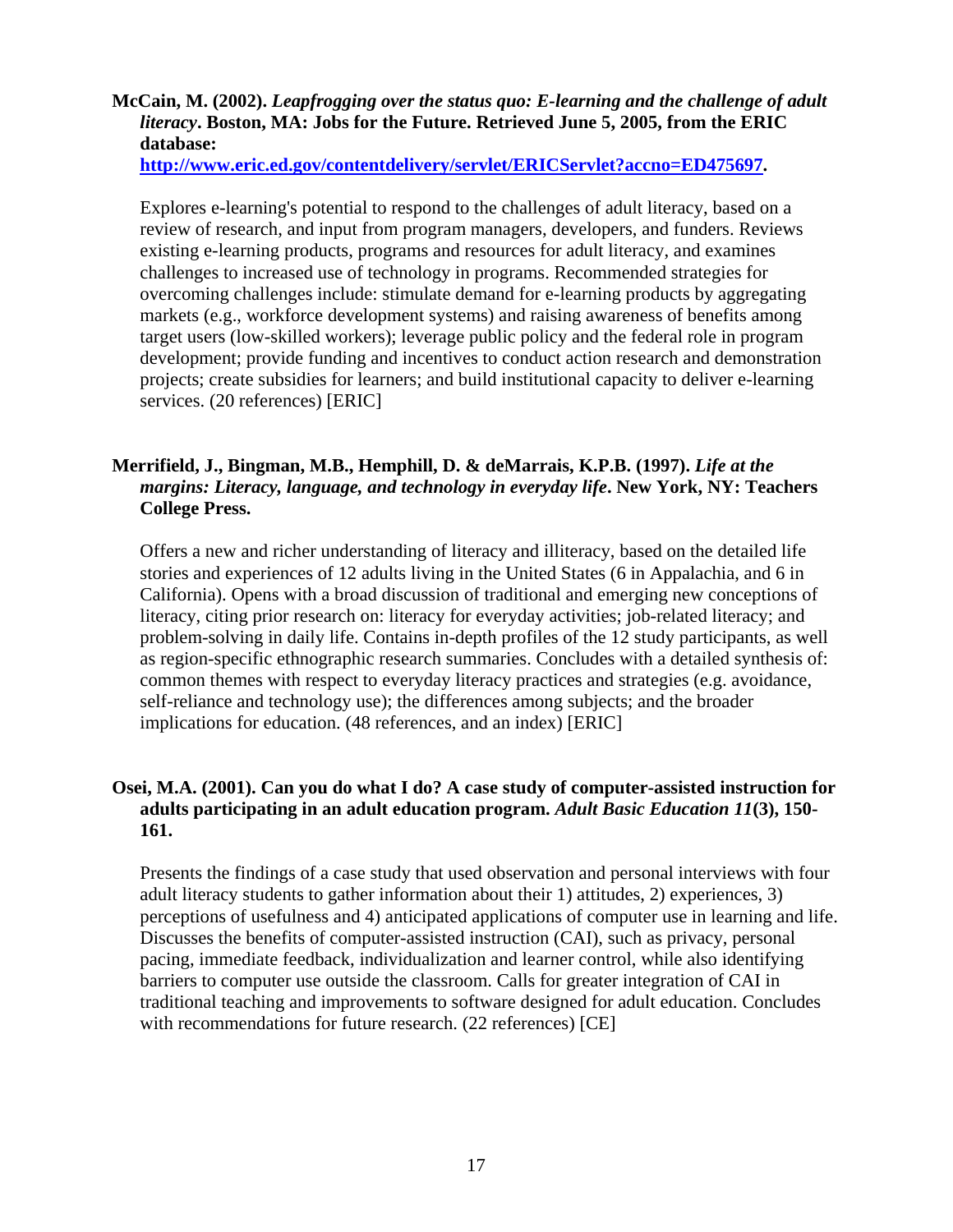**Parke, M. & Tracy-Mumford, F. (2000).** *How states are implementing distance education for adult learners. State Policy Update***. Washington, DC: National Institute for Literacy. Retrieved June 11, 2005 from the ERIC database: <http://www.eric.ed.gov/contentdelivery/servlet/ERICServlet?accno=ED438398>.** 

Describes the current status/level of implementation of distance education for adult learning in 31 states, based on a survey of state adult education directors. Presents a definition of distance learning, identifying four categories of technology: computer, video, audiographic, and telephone. Finds distance learning to be as effective as traditional classroom instruction, when: methods are appropriate to course objectives; student interaction is built into the program; and there is ongoing teacher-student feedback. Recommends that new policies governing infrastructure development pay close attention to: allocation of resources; increased technology needs; reporting structures; quality and effective models; staff training; and student recruitment. Presents successful examples of state-wide provision in California and Delaware. (23 references) [ERIC]

# **Reinking, D., McKenna, M.C., Labbo, L.D. & Kieffer, R.D. (Eds.). (1998).** *Handbook of literacy and technology: Transformations in a post-typographic world***. Mahwah, NJ: Lawrence Erlbaum Associates.**

Contains 20 peer-reviewed essays which together provide a synthesis of current thinking around the question of literacy, and how it is being and may be transformed by advances in technology. Raises important questions about traditional conceptions of literacy, and its role in education, society and culture, with discussions focused around six major themes: transforming texts; transforming readers and writers; transforming classrooms and schools; society; literacy research. [Book jacket]

# **Sabatini, J.P. (2001).** *Designing multimedia learning systems for adult learners: Basic skills with a workforce emphasis. NCAL Working Paper WP00-01***. Philadelphia, PA: National Center on Adult Literacy. Retrieved June 11, 2005 from [http://literacy.org/products/ncal/pdf/WP0001.pdf.](http://literacy.org/products/ncal/pdf/WP0001.pdf)**

Reviews and analyses the results of a 1998 formative evaluation of the LiteracyLink Workplace Essential Skills (WES) learning system: an online, multimedia instruction program, supported by a videotape series, workbooks, and a web site. Examines how evaluation findings should be weighed and applied to revisions of the WES system. Identifies and discusses five specific design issues relating to: 1) redundancy versus reinforcement across media; 2) readability; 3) responses to the videotape, workbook, and online materials as stand-alone products; 4) pedagogical assumptions underlying the program; and 5) effectiveness of the teacher's guide. Suggests revisions based on recent advancements in adult learning and technology. (14 references) [Author]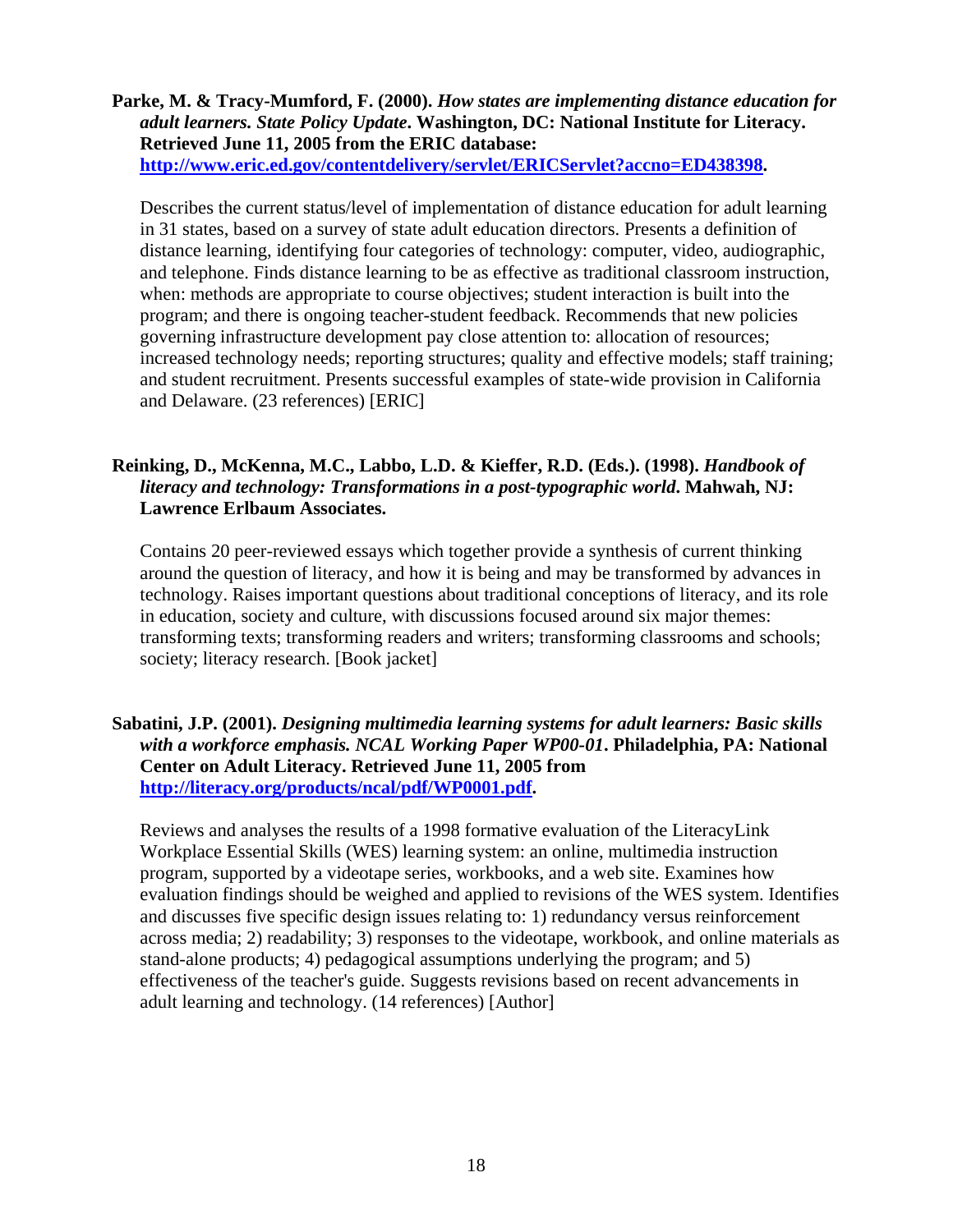**Stites, R., Hopey, C.E. & Ginsburg, L. (1998).** *Assessing lifelong learning technology (ALL-Tech): A guide for choosing and using technology for adult learning. NCAL Report PG98- 01***. Philadelphia, PA: National Center on Adult Literacy. Retrieved June 5, 2005 from [http://www.literacy.org/products/ncal/pdf/PG9801.pdf.](http://www.literacy.org/products/ncal/pdf/PG9801.pdf)** 

Introduces adult educators to a framework for evaluating technology effectiveness in lifelong learning, in order to aid critical thinking around the applications of technology in lifelong learning. Building on a model developed for K-12 settings, the authors discuss the nature of adult (as opposed to childhood) learning, explain revisions to the original model, and explore the potential roles technology can play in creating learning environments suited to the needs and interests of adult learners. Includes forms and instructions for using framework indicators to evaluate practices and policies, and highlights challenges to effective application. (15 references) [Authors]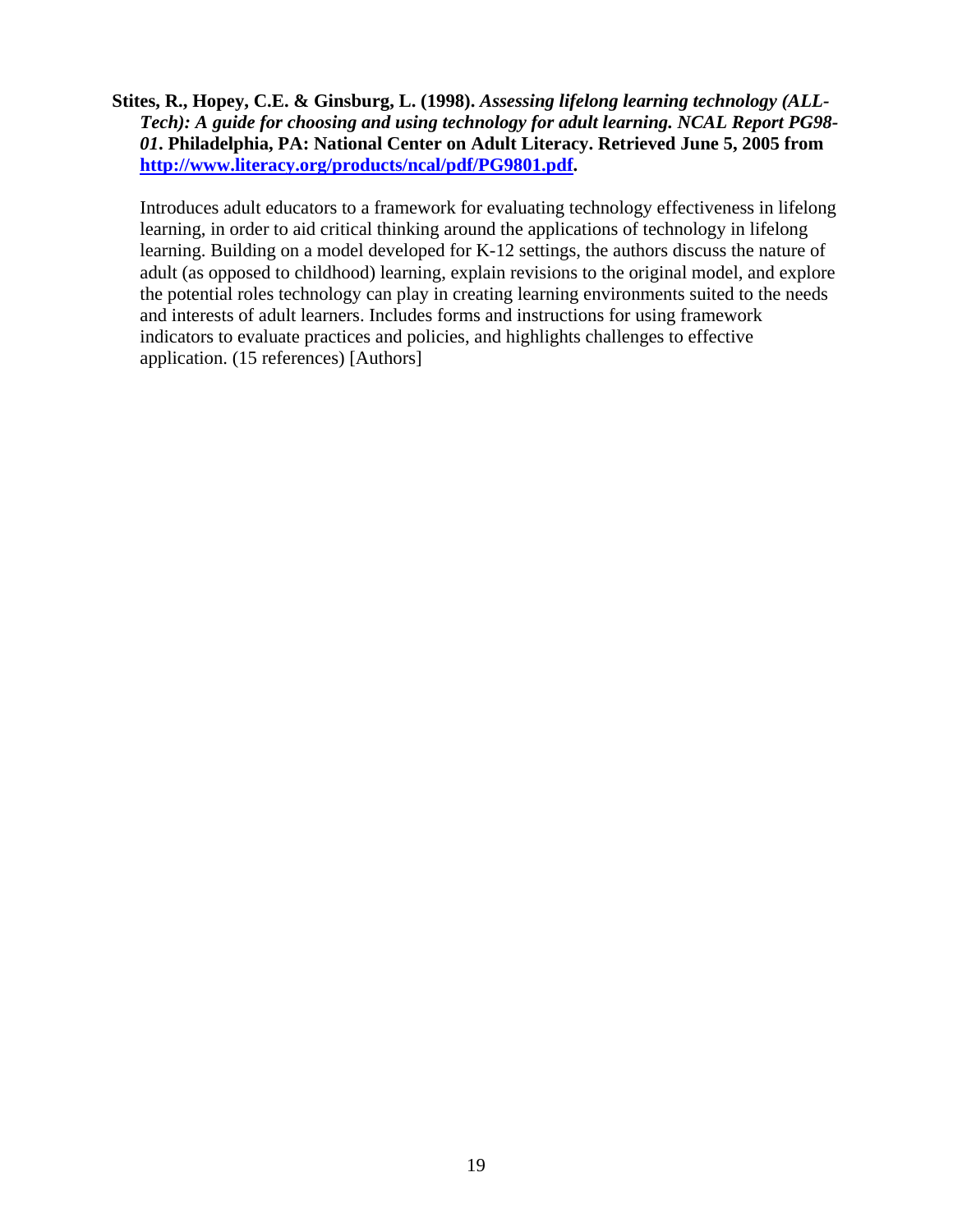# <span id="page-19-0"></span>**WEB SITES**

# **AlphaRoute**  AlphaPlus Centre

<http://www.alphaplus.ca/alpharoute.html>

An on-line literacy learning environment with four separate, but virtually linked learning areas, for each stream of literacy and basic skills (LBS) delivery agencies in Ontario: Deaf, Native, Francophone, and Anglophone. AlphaRoute offers: individualized training plans, learning activities, and portfolios; a communication system, with discussion board, chat, and email; audio and visual supports; accessible, relevant, and culturally appropriate sites; and activities linked to Ontario's 5-level Learning Outcomes. Offers practitioners and programs in Ontario an on-line tool to complement existing resources, within a 'distributed learning' framework. [web site]

#### **Australian Flexible Learning Framework**

Australian National Training Authority (ANTA) <http://www.flexiblelearning.net.au/>

Provides practitioners within Australia's vocational education and training (VET) with access to: products and resources (mostly free) to help them implement, support or enhance flexible and e-learning initiatives; support networks of knowledgeable and experienced professionals; and a library of case studies that illustrate e-learning in action. [CE]

#### **Bridges to the Future Initiative (BFI)**

International Literacy Institue [http://literacy.org/bfi\\_ili/index.html](http://literacy.org/bfi_ili/index.html) 

> Describes the Bridges to the Future Initiative (BFI), which aims to address the digital divide of education and technology in emerging economies by improving literacy, basic education, and technological literacy, in order to assist the world's poorest peoples to better determine their own social and economic future. Explains the rationale of the project, provides access to three background documents, and to sample technology products that may be adapted for local teacher training. A collection of links identifies related initiatives and resources in Asia, Latin America & Mexico, Africa and the international scene. [CE]

#### **British Educational Communications and Technology Agency (BECTA)**

Becta is the key partner in the UK Government's strategic development and delivery of its information and communications technology (ICT) and e-learning strategy for the schools and the learning and skills sectors. Provides news of the latest developments in ICT, and access to hundreds of hands-on guides/publications, evidence-based research, and standards to inform and support the work of professionals in the schools sector, the learning and skills sector, the ICT industry, and those working in government and related agencies. [CE]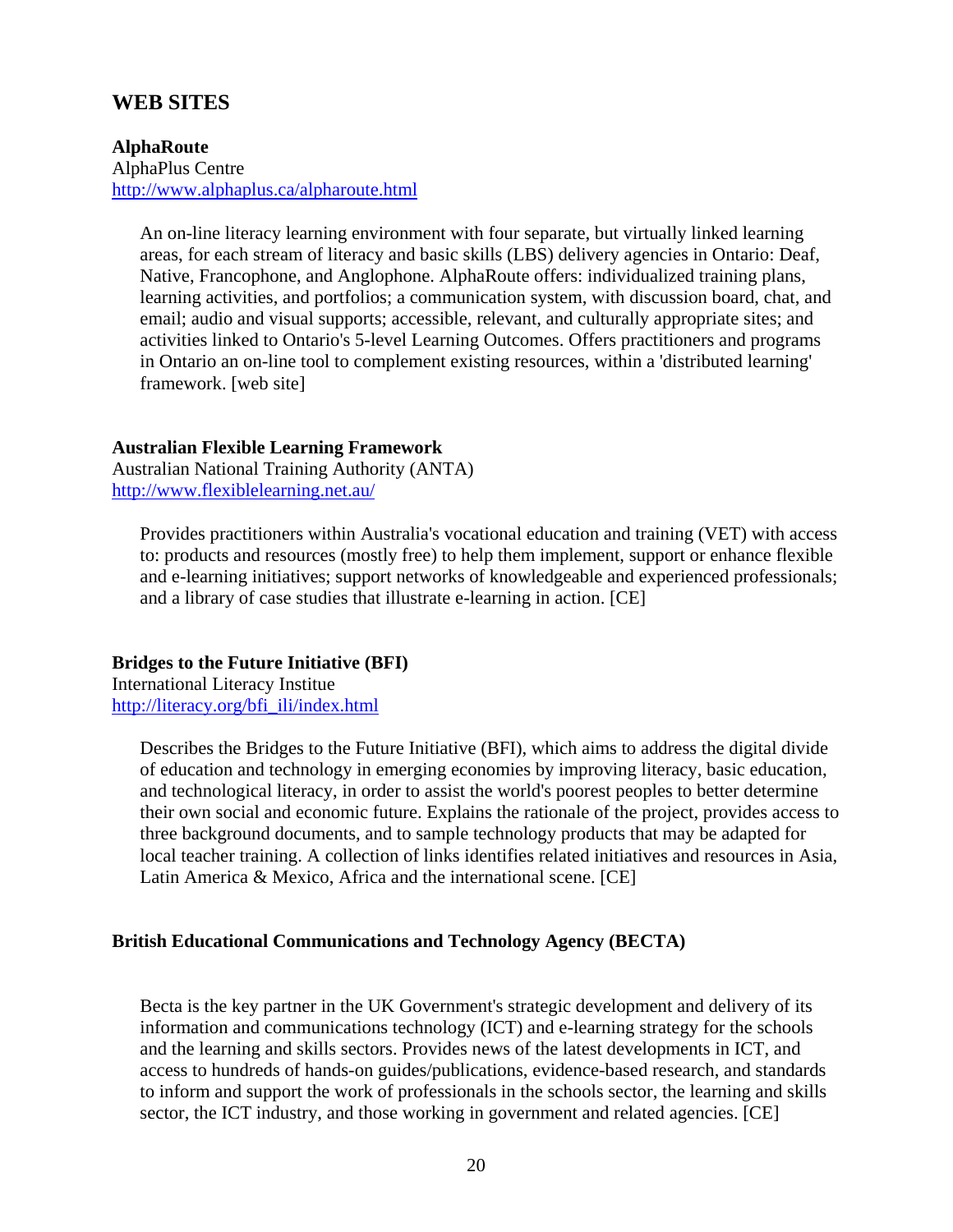#### **Captured Wisdom™ on Adult Literacy**

National Center on Adult Literacy (NCAL) <http://www.literacyonline.org/capturedwisdom.html>

Using written descriptions and online video clips, this resource provides case studies of seven learning projects that demonstrate to instructors successful ways of integrating technology into adult education instruction. The videos show teachers and learners discussing their different experiences and uses of technology, and include question and answer sessions among project leaders and practitioner who watched the videos. [NCAL web site]

#### **ESL/Civics Link**

PBS Adult Learning Service, National Center on Adult Literacy (NCAL), Jefferson County Public Schools Adult and Continuing Education (KT) & KLRN-TV (TX) <http://civicslink.ket.org/login.xml>

ESL/CivicsLink is an online professional development system for adult education ESL teachers, designed to prepare them to: teach English to speakers of other languages; enhance cross-cultural awareness; and integrate English literacy instruction and civics education. Access to the system is fee-based, and requires registration as an individual, institution or through a state-wide license. [About page]

#### **Literacy Exchange: World Resources on Literacy**

UNESCO Institute for Education (UIE) <http://www.rrz.uni-hamburg.de/UNESCO-UIE/literacyexchange/>

Provides a global collection of links to online literacy resources, and registered access to the Literacy and Basic Adult Learning Course: an e-learning professional development and training course designed as an in-service training of six months, to be delivered by universities and training centres in remote regions. The site is a product of the UIE's International E-Learning for Literacy Project, conceived as part of the UIE's Strategic Plan to build capacity for lifelong learning through knowledge creation and training for governments, NGOs and CSOs in UNESCO Member States. Links to online resources are classified by country, with other literacy-specific resources divided into the following categories: world statistics; journals; libraries, archives, bibliographies and forums; books, documents and glossaries; and classic books in education. [CE]

# **Literacy Tech: Adult Literacy and Technology**

DC Learns & World Education <http://www.literacytech.org/>

> Provides hands-on information, advice, resources and support for practitioners regarding the use of technology in adult education, with a focus on simple, practical, and project-based ideas and approaches. Includes the LiteracyTech Blog, which constitutes an online journal of literacy and technology-related issues, maintained by site manager, Jeff Carter, Executive Director of DC Learns. [web site]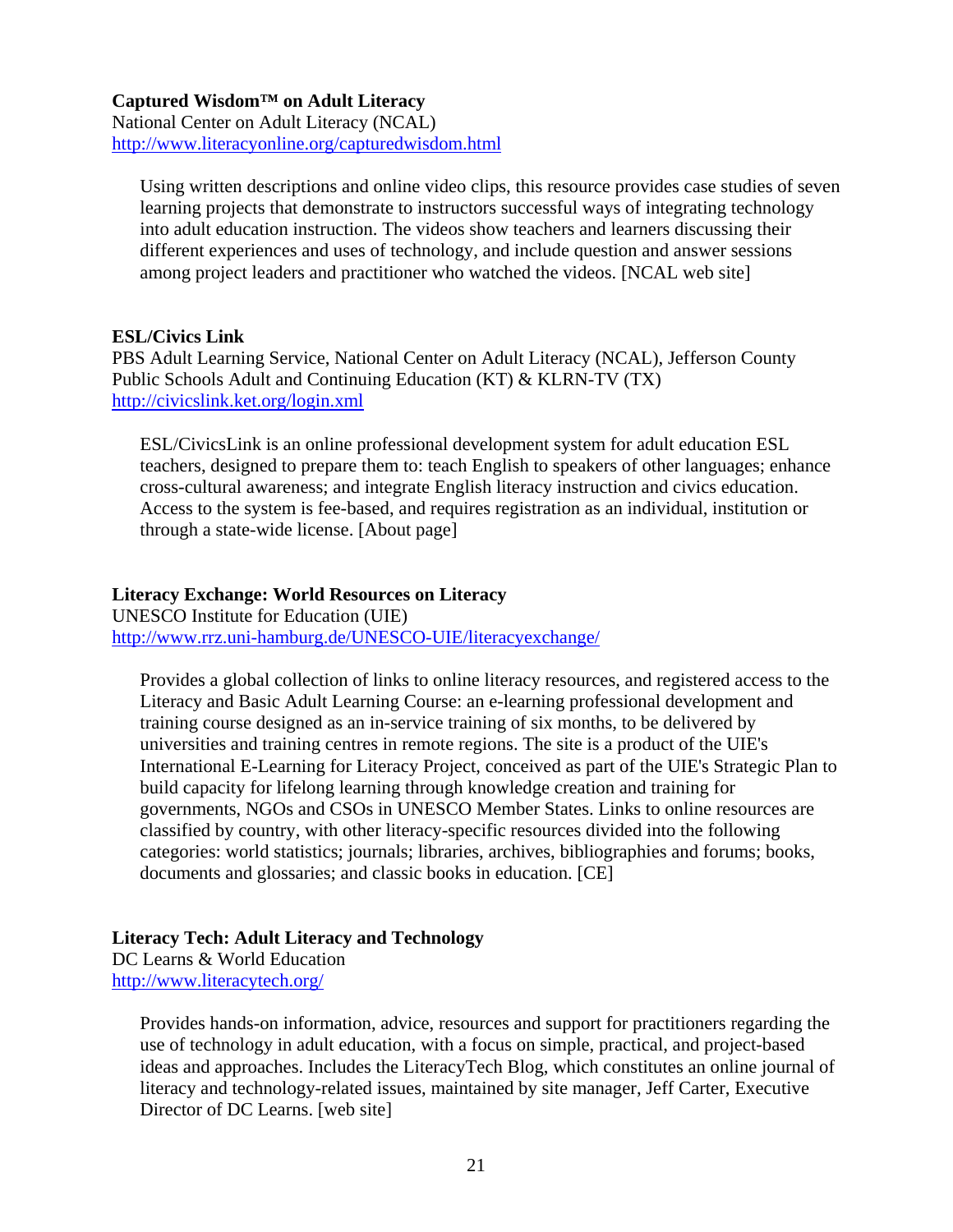#### **LiteracyLink®**

Public Broadcasting Service (PBS), Kentucky Educational Television (KET) & National Center on Adult Literacy (NCAL) <http://litlink.ket.org/>

Provides underserved and hard-to-reach adults and their teachers with access to integrated instructional programs that combine video lessons, workbooks and the Internet to support workplace readiness, basic skills and GED preparation for adults. Access to online activities and video clips is free, but workbooks must be purchased, and access to televised programs are subject to local PBS broadcasting schedules. [CE]

# **NALD Software Evaluation**

National Adult Literacy Database <http://www.nald.ca/software/overview.asp>

Provides adult literacy and basic education instructors with a searchable directory of detailed profiles of 108 low, or no-cost software applications, currently in use, or recommended for use, by literacy programs. Profiles may be searched by content, skill level, or operating system. Each profile includes: a description of the software; notes on the skill level and content; student and instructor evaluations; technology requirements; and a direct download link or purchase information. [CE]

#### **Project CONNECT: Intermediate Level Online Literacy Instruction**

PBS LiteracyLink, National Center on Adult Literacy (NCAL) & Jefferson County Public Schools (JCPS) <http://learnenglish.pbs.org/index.html>

Provides adult intermediate ESL learners with access to a web-based instructional program designed to help them gain the linguisic skills they need to: enter into and progress in the workplace; function in society; and prepare for post-secondary education. The program includes nine instructional units, supported by Internet activities, listening exercises, communication features, an online dictionary, video passages and a basic Internet tutorial. [NCAL web site]

#### **Project IDEAL: Improving Distance Education for Adult Learners**

US Department of Education, Office of Vocational and Adult Education, Division of Adult Education and Literacy <http://projectideal.org/>

Explains the aims of Project IDEAL, which is a consortium of states working collaboratively to develop effective distance education programs for adult learners, by developing training materials and web-based tools. The Project IDEAL Support Centre provides states with technical support and resources in the following four areas: 1) development, implementation, support and evaluation of distance learning; 2) professional development; 3) research design and assessment; and 4) policy and administration. [web site]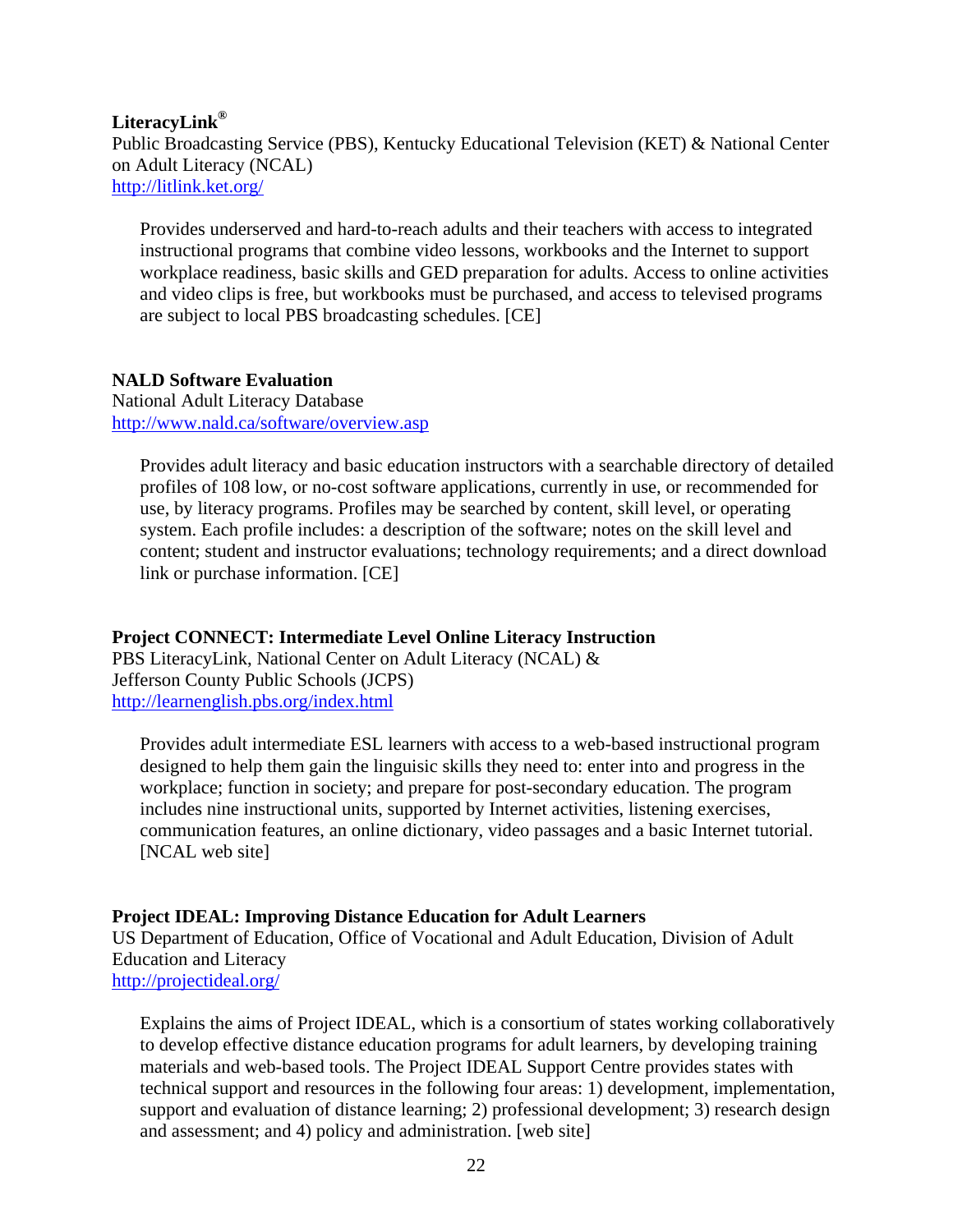# **TECH 21: A National Technology Laboratory for Literacy and Adult Education**  International Literacy Institute

<http://www.tech21.org>

Provides adult education professionals with central access to the best of what information technology can offer to all adults looking to achieve their education and life goals. The following resources have been developed and made available by the TECH21 team: research and practice papers; training modules for tech products; tech implementation lessons learned; prototype tech resources database; Project STAIT; ICT roundtable papers. [Homepage]

# **Technology Enhanced Learning Research Centre**

Learning and Skills Development Agency (LSDA) <http://www.lsda.org.uk/research/ResearchCentres/RCFTechEnhanceLearn.asp>

Contains a rich collection of reports emerging from research carried out by the Technology Enhanced Learning Research Centre of the LSDA in the UK. Research focuses on the use of information and communications technologies (ICTs) to facilitate, enrich, enhance, support or improve access to post-16 compulsory teaching and learning. Sections include: computer games for teaching and learning; corporate e-learning; innovation in teaching and learning; interactive and digital television for learning; and mobile learning and m-learning. [Homepage]

# **Technology Training Special Collection**

Adult Literacy & Technology Network (ALTN) & National Institute for Literacy LINCS <http://www.altn.org/techtraining/index.html>

Contains a selective, classified collection of web-based information and resources for: adult learners working with and learning about technology, and program instructors and managers looking for ways to use technology in support of literacy and learning. Links to web sites are classified under the following topics: Curricula Development; Lesson Plans; Online Courses; Procedural Guides; Promising Practices; Software Review/Evaluation; Technology Planning; Utilities and Tools; Links to Other Resources. [CE]

# **The eLearning Guild**

<http://www.elearningguild.com/>

The eLearning Guild is a member-driven community of practice for e-learning design, development and management professionals, working in corporate, government and academic settings. The site provides access to an extensive directory of resources on topics such as: professional development; people and services; methods, tools and technologies; managing delivery; and business and trends. Access to networking services, publications, and information about job and learning opportunities is based on the selected level of free (Associate) or paid membership. [CE]